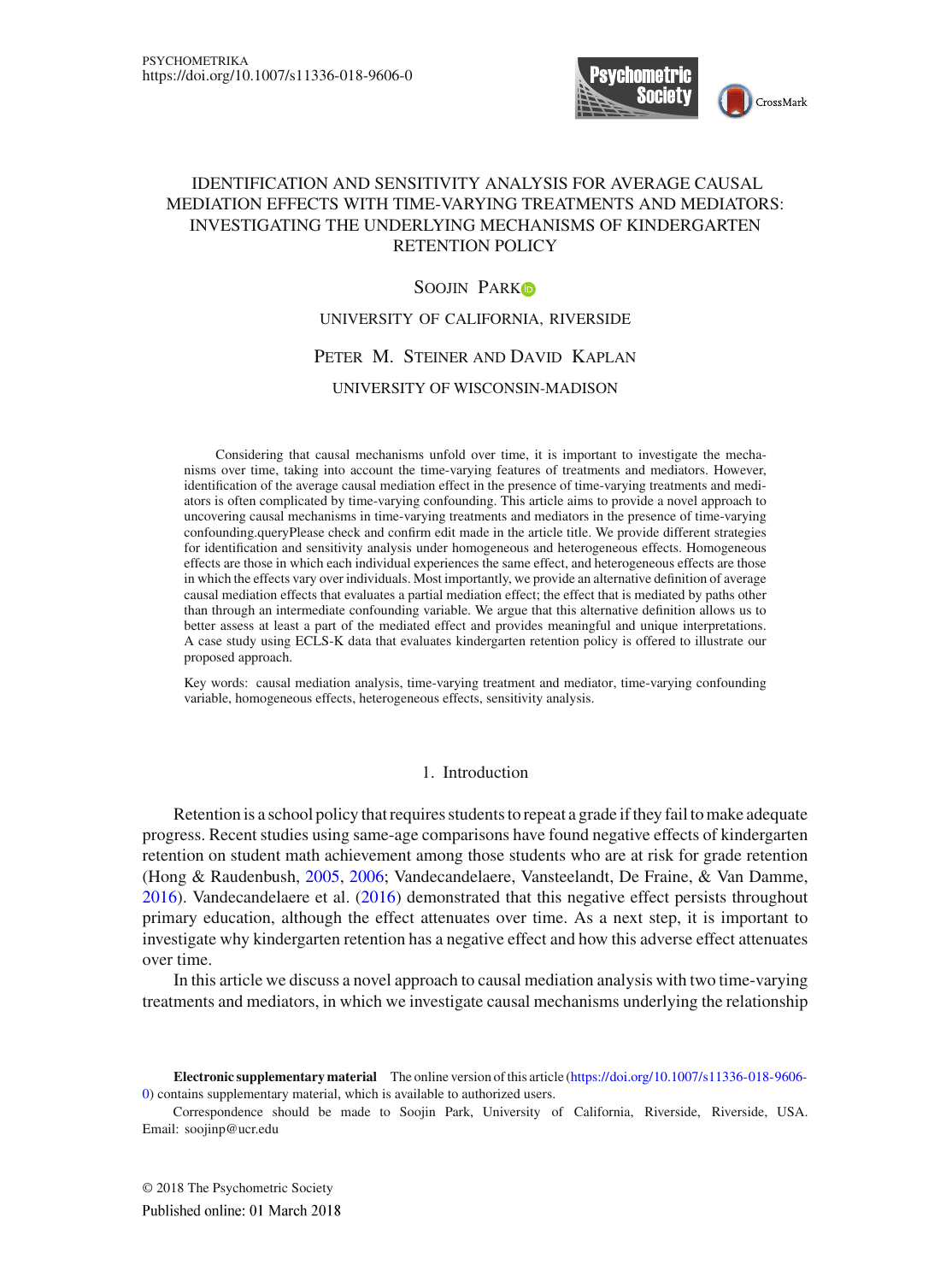

Figure 1.

<span id="page-1-0"></span>The causal structural model used in the case study. *Note* Retention at K: Retention status at Kindergarten, Classmates: Classmates' math score, Year *n*: *n*th year of the study, and Math: math score.

between the kindergarten retention policy and student math achievement. Figure [1](#page-1-0) is a graphical representation of the model. The time-varying treatments are the retention status at kindergarten and year 3, and the time-varying mediators are classmate math ability measured at year 2 and year 4. The outcome of interest is student math achievement measured at the end of year 4. We hypothesize that grouping retained students with classmates who are one year younger may provide fewer chances to interact with the more advanced, promoted peers of the same age, thereby slowing down the retained students' learning. We specifically focus on the emerging mediation effect via classmate math ability one year after kindergarten retention to determine how the adverse effect of kindergarten retention attenuates over time.

The substantive causal questions examined in this article are

- 1. Does classmate math ability mediate the negative effect of kindergarten retention on math achievement during the first year after kindergarten retention?
- 2. Are there significant emerging mediation effects via classmate math ability one year after kindergarten retention?
- 3. Do the emerging mediation effects differ by retention status and/or by intermediate math score?

The first question can be answered by conducting a single-time-period causal mediation analysis. The second and third causal questions, which involve more than a single time period, have three methodological challenges to answer. First, in order to investigate causal mechanisms with two time-varying treatments and mediators, it is important to account for time-varying confounding variables in addition to pre-treatment covariates. For example, the math score measured at the end of year 2 may be an important intermediate confounding variable. The issue is that this intermediate math score is a posttreatment variable, which is affected by kindergarten retention status (treatment), and also confounds the relationship between future classmate math ability (mediator) and final math score (outcome). In the presence of a posttreatment confounding variable, the average causal mediation effect (ACME) and the average natural direct effect (ANDE) are not identified *nonparametrically* unless one assumes the absence of interaction effects in the mediator–mediator or treatment–mediator relationships with respect to the outcome (see, e.g., Avin, Shpitser, & Pearl, [2005;](#page-21-2) VanderWeele & Vansteelandt, [2014](#page-22-1); Imai & Yamamoto, [2013\)](#page-21-3).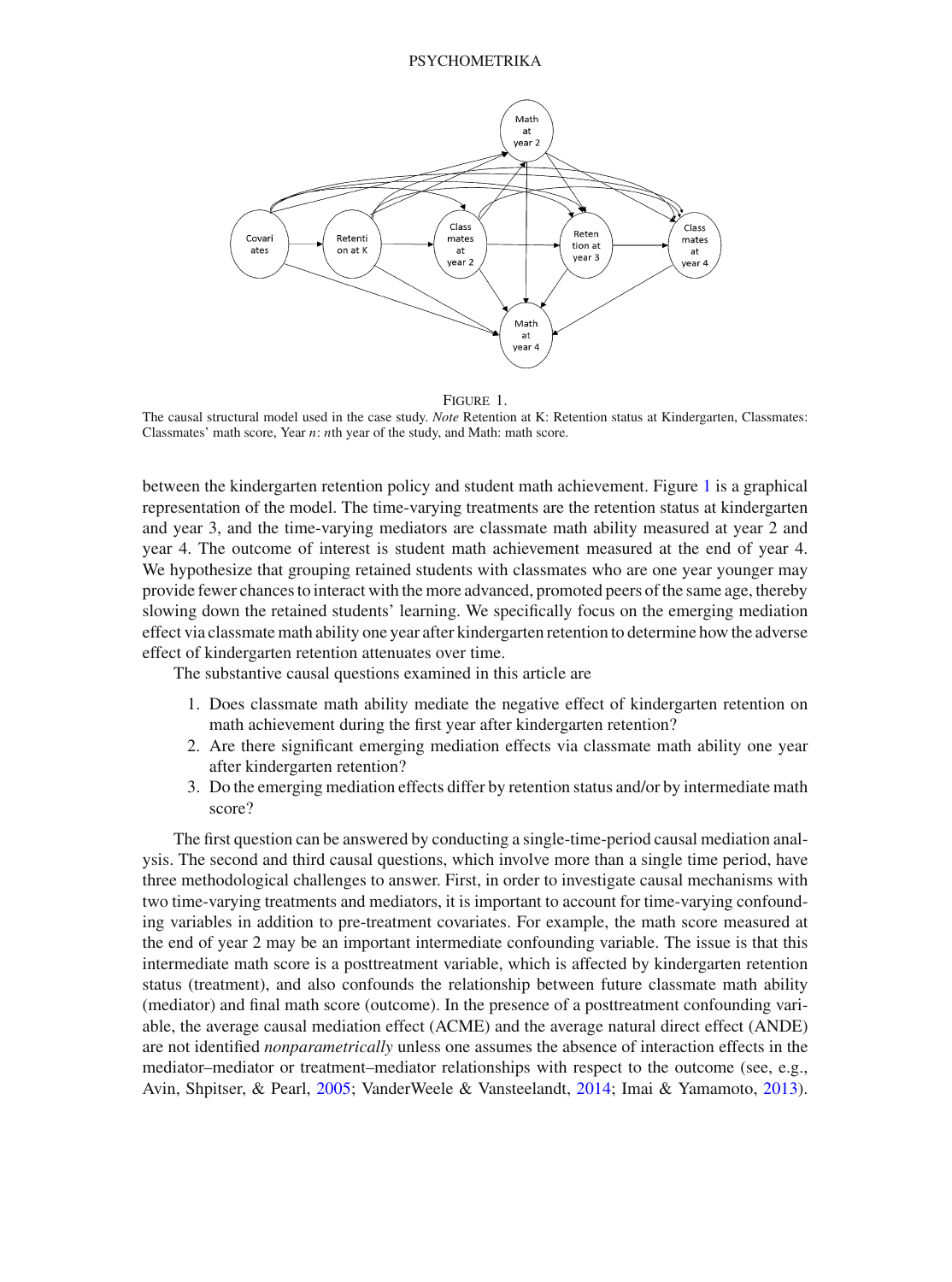Here, the ACME is the average effect of kindergarten retention on math achievement mediated by classmate math ability, and the ANDE is the average direct effect of kindergarten retention on math achievement, which is not mediated by classmate math ability. The inability to nonparametrically identify the ACME and ANDE prevents investigation of causal mechanisms in longitudinal studies unless one is willing to make strong linearity and no-interaction effect assumptions. Under these modeling assumptions, the mediation effect would be identified and estimable using the product of coefficients approach as in the SEM framework (De Stavola, Daniel, Ploubidis, & Micali, [2014\)](#page-21-4).

Second, the validity of results also depends on whether the ACME and ANDE are *homogeneous* or *heterogeneous* (see, e.g., Imai & Yamamoto [2013;](#page-21-3) VanderWeele & Vansteelandt, [2014](#page-22-1)) for heterogeneous effects; and Daniel, De Stavola, Cousens, and Vansteelandt [\(2015](#page-21-5)) for homogeneous effects). Homogeneous effects refer to a situation where every subject has the same constant effect, whereas heterogeneous effects allow for systematic or random variations of the effects. If effect homogeneity does not hold, we need to use a different strategy to identify ACME and ANDE. Therefore in order to estimate consistent and meaningful mediation effects from real data, it is crucial to understand differences in causal estimands (effects of interest) and the respective assumptions that are required to identify the causal estimands under homogeneous and heterogeneous effects.

Third, the effect homogeneity assumption is unrealistic in many cases; it is therefore essential to appropriately account for heterogeneous effects. Imai and Yamamoto [\(2013\)](#page-21-3) developed a sensitivity analysis in the context of multiple mediators that can be used under heterogeneous effects. The sensitivity analysis is designed to check the robustness of findings to potential violations of the no-interaction effect (in the treatment and mediator relationship) assumption under heterogeneous effects. However, generalizing their sensitivity analysis does not yield much information with respect to ACME and ANDE when time-varying confounding variables are present. This is because the corresponding sensitivity analysis depends on too many unknown sensitivity parameters (due to the added complexities of time-varying confounding variables).

The goal of this article is, therefore, to provide a comprehensive approach for investigating causal mechanisms with time-varying treatments and mediators that allow for time-varying confounding variables under both the homogeneous and heterogeneous effects assumption. Importantly, we suggest alternative definitions of ACME and ANDE that require fewer assumptions than the original definitions of ACME and ANDE. These alternative definitions provide insights regarding how the adverse effect of kindergarten retention attenuates over time, by fixing the effect via the intermediate math score. Our alternative definitions of ACME and ANDE also enable us to examine whether and how mediation effects vary with the level of the intermediate math score. Given the complex nature of causal mediation analysis with time-varying treatments and mediators, we provide practical suggestions for drawing meaningful conclusions from mediation analyses with real-life data.

The remainder of this article is organized as follows. We begin by providing a brief introduction to the data and our example. This is followed by introducing notation and definitions. Sections [4](#page-7-0) and [5](#page-9-0) provide a partial identification strategy and corresponding analyses of sensitivity to the alternative definitions of ACME and ANDE under homogeneous effects and heterogeneous effects, respectively. Then, we present a case study in which our proposed method is applied to the kindergarten retention study. The article concludes with a discussion.

## 2. Data

<span id="page-2-0"></span>The Early Childhood Longitudinal Study, Kindergarten (ECLS-K) data provide representative information about a cohort of American children who attended kindergarten in 1998–1999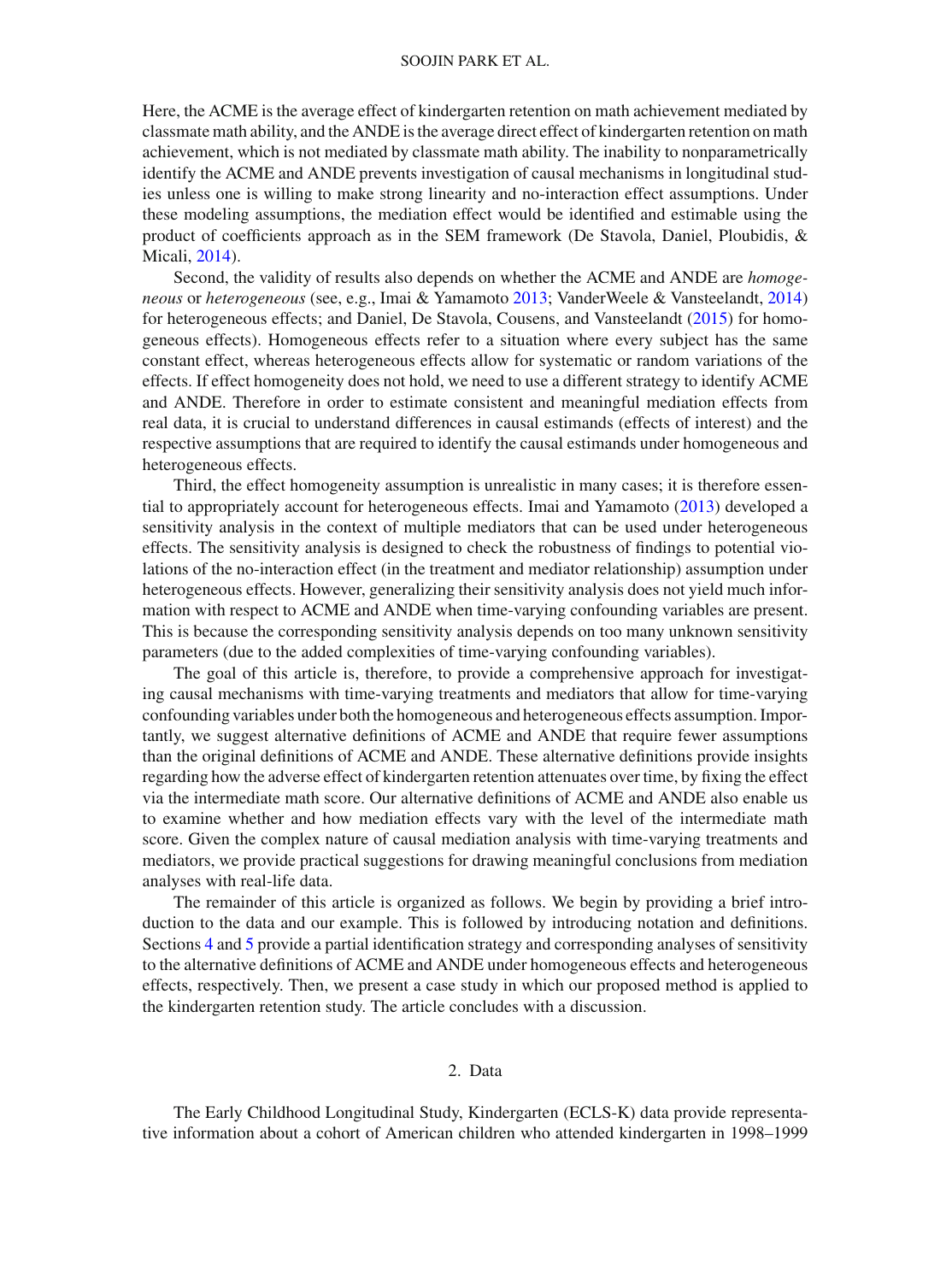| 1 <i>110111</i> 11<br>Structure of ECLS-K data. |     |                                                      |                               |                                                     |  |
|-------------------------------------------------|-----|------------------------------------------------------|-------------------------------|-----------------------------------------------------|--|
| Years                                           |     |                                                      |                               |                                                     |  |
| Never retained K                                |     | G1                                                   | G <sub>2</sub>                | G3                                                  |  |
| Retained at K                                   | K   | K                                                    | G1                            | G <sub>2</sub>                                      |  |
| Variables<br>Retention<br>at $K(T_1)$           |     | Classmate math ability $(M_1)$ ,<br>Math score $(L)$ | Retention<br>at year $3(T_2)$ | Classmate math ability $(M_2)$ ,<br>Math $score(Y)$ |  |
| Time periods                                    | 1st | 1st                                                  | 2nd                           | 2nd                                                 |  |

<span id="page-3-1"></span>TABLE 1

(1) K = kindergarten; G1–G3 = grade 1 through grade 3.

(2) Descriptions for variables  $(T_1, M_1, L, T_2, M_2,$  and *Y*) are given in Sect. [3.](#page-3-0)

(Tourangeau, Nord, Lê, Sorongon, & Najarian, [2009\)](#page-22-2). The cohort was followed from kindergarten to the 8th grade. For ease of explanation, the 1998–1999 to 2001–2002 school years are referred to as year 1 to year 4. Table [1](#page-3-1) shows the structure of the data. For example, if a student has never been retained at the end of year 1, s/he will be promoted to the first, second, and third grades in years 2, 3, and 4, respectively; and if a student has retained at the end of year 1, s/he will repeat kindergarten at year 2 and be promoted to the first, and second grades in years 3 and 4, respectively. Our sample includes 342 kindergarten retainees and 11,248 students who were promoted.

As shown in Fig. [1,](#page-1-0) retention statuses measured at the end of year 1 and year 3 serve as our timevarying treatments. The level of classmate math ability serves as our time-varying mediator and is measured by aggregating the math scores at the class level in years 2 and 4, except him/herself. Our final outcome is student math achievement measured at the end of year 4. Student math scores are calibrated by item response theory (IRT) and are vertically equated over time, which enables us to compare outcomes between those who are retained and promoted. Note that we compare students' vertically equated scores. The consequences of using vertically equated scores that are invalid with respect to underlying student ability are discussed in Steiner, Park, and Kim [\(2016\)](#page-22-3).

Pre-treatment covariates include individual demographic characteristics; previous learning experiences, cognitive, emotional, and social development at the student level; teacher years of experience; and teacher educational degree at the class level. At the school level, we include the proportion of minorities, teacher salary, public/private school, number of students in kindergarten, number of students retained, and percentage of students retained at school. We consider student math scores measured before kindergarten and year 2 as the time-varying confounding variable. Particularly, student math achievement measured at year 2 is the intermediate confounding variable that is affected by the kindergarten retention status and has an impact on future classmate ability and math score measurements.

Our data have a hierarchical structure where students are nested within classes and schools. Although it is important to consider the hierarchical structure in estimating the mediation effects, it is very challenging with longitudinal data because class and school memberships changes over time. The intraclass correlation computed from our final outcome, student math achievement measured at the end of year 4, is 0.29, which indicates that the standard errors of estimates might be underestimated due to this hierarchical structure of the data.

### 3. Notation and Definitions

<span id="page-3-0"></span>To begin, let  $T_{1i} \in \{0, 1\}$  and  $T_{2i} \in \{0, 1\}$  be the first- and second-time measured retention statuses for individual *i*, where  $T = 1$  if retained and  $T = 0$  if promoted. Let  $M_{1i}$  and  $M_{2i}$  be the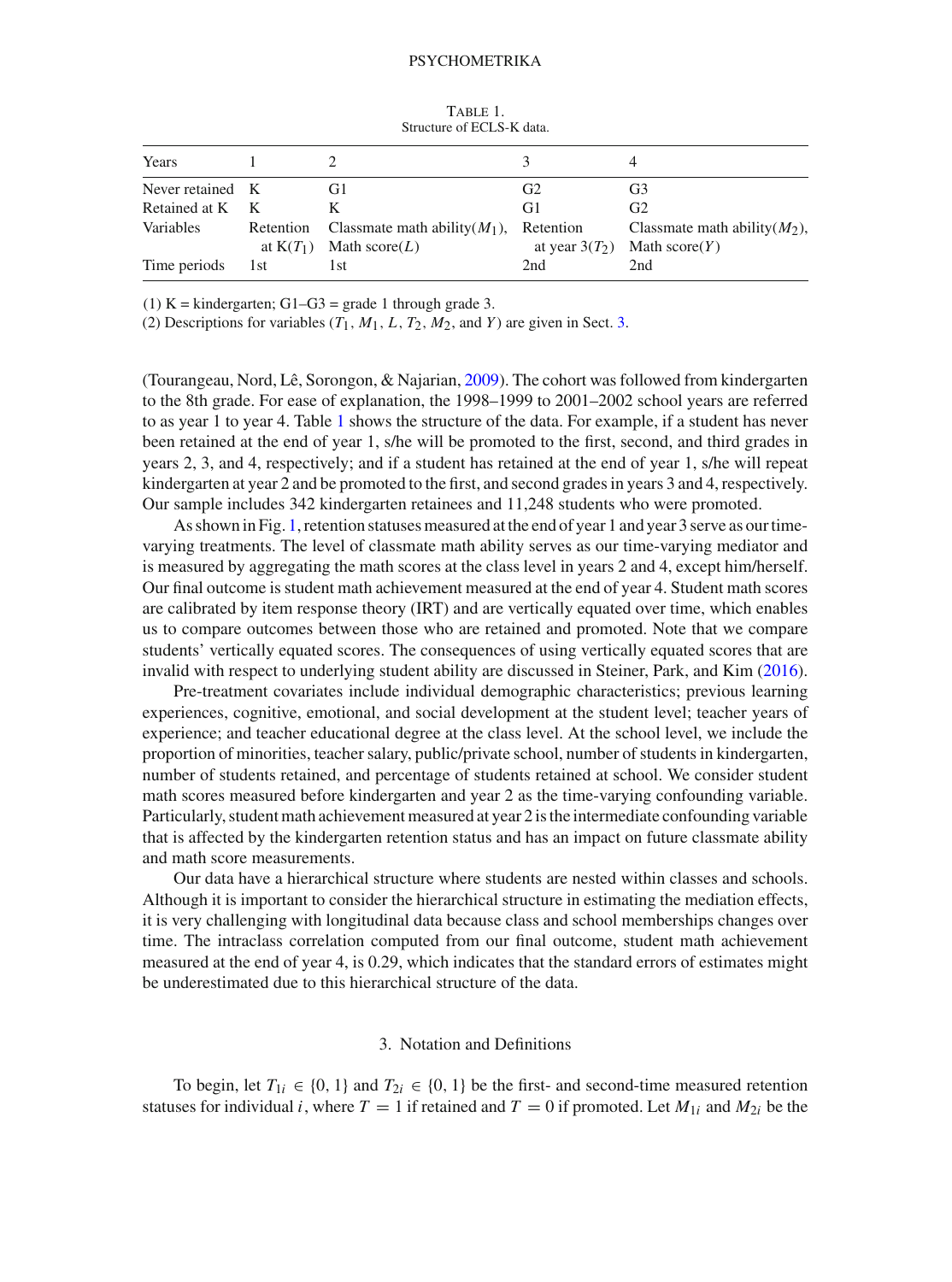#### SOOJIN PARK ET AL.

| Potential outcomes                          | Interpretations                                                                                                                                                                            | Short version<br>$M_{1i}(t)$     |  |
|---------------------------------------------|--------------------------------------------------------------------------------------------------------------------------------------------------------------------------------------------|----------------------------------|--|
| $M_{1i}(t)$                                 | A potential value of $M_1$ that<br>would have been observed under $T_{1i} = t$                                                                                                             |                                  |  |
| $M_{2i}(t, 0, M_{1i}(t))$                   | A potential value of $M_2$ that would have<br>been observed under $T_{1i} = t$ and $T_{2i} = 0$                                                                                            | $M_{2i}(t, 0)$                   |  |
| $Y_i(t, 0, M_{1i}(t'), M_{2i}(t'', 0))$     | A potential outcome under $T_{1i} = t$ , $T_{2i} = 0$ ,<br>and the potential values of the first and second<br>mediators under $T_{1i} = t'$ and $T_{1i} = t''$ , respectively.            | $Y_i(t, 0)$<br>if $t = t' = t''$ |  |
| $M_{2i}(t, 0, M_{1i}(t), l)$                | A potential value of $M_2$ that would have<br>been observed under $T_{1i} = t$ , $T_{2i} = 0$ and $L_i = l$ .                                                                              | $M_{2i}(t, 0, l)$                |  |
| $Y_i(t, 0, M_1, (t'), M_2, (t'', 0, l), l)$ | A potential outcome under $T_{1i} = t$ , $T_{2i} = 0$ , $L_i = l$ ,<br>and the potential values of the first and second<br>mediators under $T_{1i} = t'$ and $T_{1i} = t''$ , respectively | $Y_i(t, 0, l)$<br>if $t=t'=t''$  |  |

<span id="page-4-1"></span>Table 2. Key potential outcomes and a short version of the outcomes.

time-varying mediators measured at the first and second time periods, respectively. Let  $Y_i$  be the final math achievement score for individual *i*. Let *Vi* be a set of pre-treatment covariates, and let  $L_i$  be an intermediate math score. In general, a time-varying variable (treatment *T*, mediator *M*, or covariate *L*) may represent either a single variable that is measured at multiple time points, or different variables at different time points. For instance,  $T_1$  and  $T_2$  can be the dosage (on/off) of a single treatment at the two time points or they may represent two entirely different treatments: treatment A is given at time 1, and treatment B is given at time 2 (analogously for the mediators and covariates). Under the potential outcomes framework of Rubin  $(1974)$ ,<sup>[1](#page-4-0)</sup> we can write the potential mediators as  $\{M_{1i}(t), M_{2i}(t, t', M_{1i}(t))\} \in \mu$ , where  $\mu$  represents the two-dimensional support region of potential mediators; and  $Y_i(t, 0, M_{1i}(t'), M_{2i}(t'', 0)) \in \omega$ , where  $\omega$  represents the support of the potential outcome of *Y* and  $t$ ,  $t'$  and  $t'' \in \{0, 1\}$ . Table [2](#page-4-1) presents key potential outcomes that are used throughout.

In this notation, we first discuss the originally defined ACME and ANDE with two timevarying treatments and mediators and then introduce our alternative definitions of ACME and ANDE. There are several ways to decompose the total effect of kindergarten retention, but we focus on the following definitions of ACME and ANDE that are relevant to our causal questions.

#### <span id="page-4-3"></span>*3.1. Definitions of ACME and ANDE*

The ACMEs via  $M_1$  and via  $M_2$  under  $t \left( \delta^{M_1}(t), \delta^{M_2}(t) \right)$  and the ANDE under  $t' \left( \zeta(t') \right)$  are respectively defined as

<span id="page-4-2"></span>
$$
\delta^{M_1}(t) = E[Y_i(t, 0, M_{1i}(1), M_{2i}(t, 0)) - Y_i(t, 0, M_{1i}(0), M_{2i}(t, 0)],
$$
  
\n
$$
\delta^{M_2}(t) = E[Y_i(t, 0, M_{1i}(t'), M_{2i}(1, 0)) - Y_i(t, 0, M_{1i}(t'), M_{2i}(0, 0)],
$$
 and  
\n
$$
\zeta(t') = E[Y_i(1, 0, M_{1i}(t'), M_{2i}(t', 0)) - Y_i(0, 0, M_{1i}(t'), M_{2i}(t', 0))]
$$
\n(1)

<span id="page-4-0"></span><sup>&</sup>lt;sup>1</sup>Following Rubin [\(1974\)](#page-22-4) each individual is assumed to have only one potential treatment and one potential control outcome, instead of an entire distribution as in Steyer's Theory of Causal Effects or in Neyman's setup. For detailed information, refer to Mayer, Thoemmes, Rose, Steyer, and West [\(2014](#page-21-6)) and Steyer, Mayer, and Fiege [\(2014\)](#page-22-5).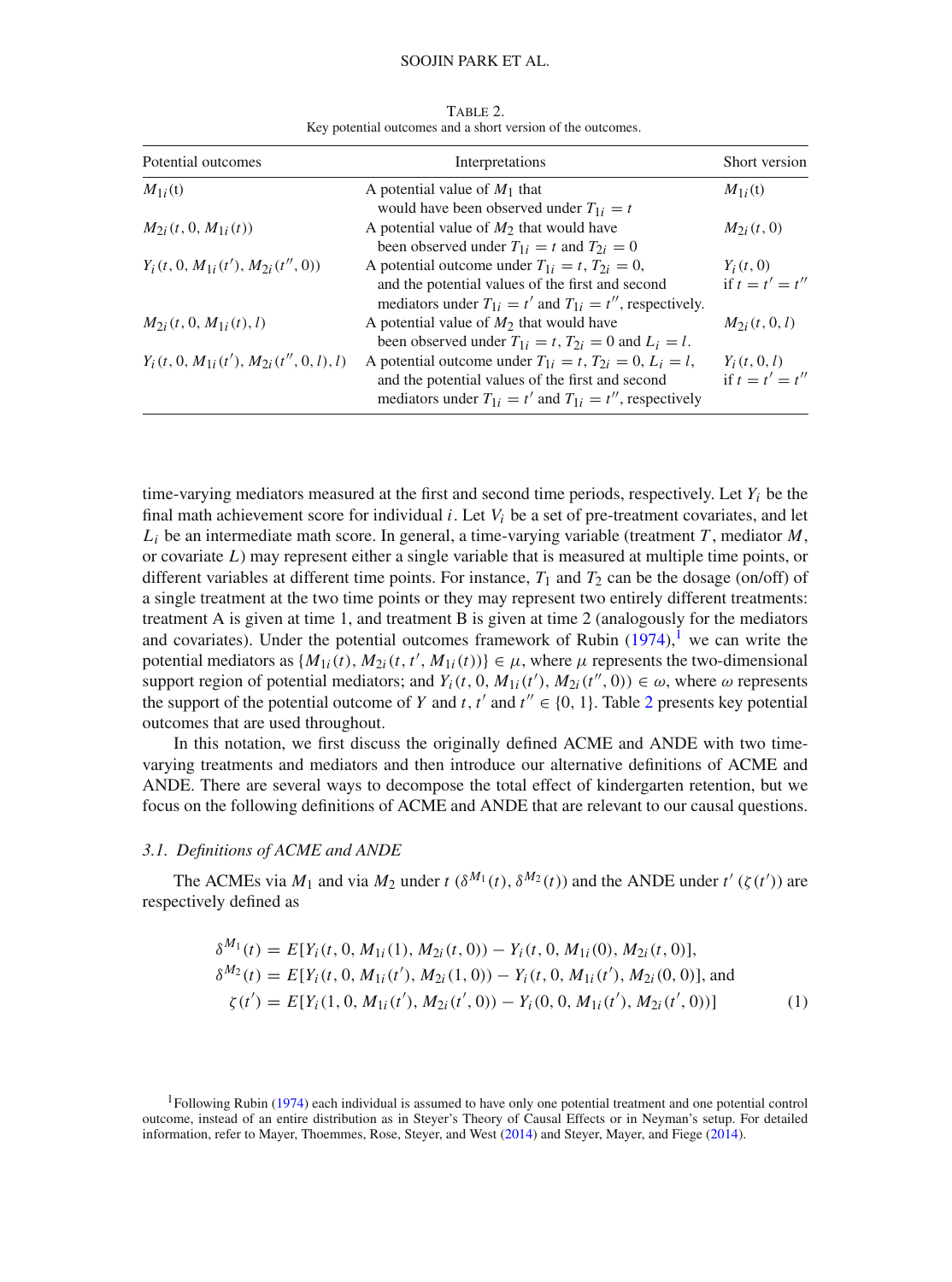

<span id="page-5-1"></span>Figure 2. Causal structural model highlighting the ACME. **a** ACME via  $M_1$ . **b** ACME via  $M_2$ 

for  $t \in \{0, 1\}$  and  $t' = 1 - t^2$  $t' = 1 - t^2$ . The path-specific effects of  $\delta^{M_1}$  and  $\delta^{M_2}$  are highlighted in Fig. [2.](#page-5-1) The ACME via  $M_1$  ( $\delta^{M_1}(t)$ ) is the effect of kindergarten retention on student math score transmitted along classmate math ability in year 2. The ACME via  $M_2$  ( $\delta^{M_2}(t)$ ) is the effect of kindergarten retention on student math score transmitted along classmate math ability in year 4, either directly or mediated by classmate math ability in year 2. Lastly, the ANDE  $\zeta(t')$  states the direct effect of kindergarten retention on student math score through neither of the mediators.

The ACMEs via  $M_1$  and via  $M_2$  and ANDE are combined into the average kindergarten retention effect  $(\tau)$ , which is defined as the expected change in student math achievement in response to a change from not retained to retained at kindergarten if everyone was not retained at year [3](#page-5-2). In formal expression,  $\tau = E[Y_i(1, 0) - Y_i(0, 0)]$ , which is the combined effects<sup>3</sup> of the  $\delta^{M_1}(t)$ ,  $\delta^{M_2}(t)$ , and  $\zeta(t')$ .

These path-specific effects shown in Eq. [\(1\)](#page-4-2) have been defined and discussed in the multiple mediators context (see, e.g., Daniel et al. [2015;](#page-21-5) Imai & Yamamoto, [2013;](#page-21-3) Steen, Loeys, Moerkerke, & Vansteelandt, [2017](#page-22-6); VanderWeele & Vansteelandt, [2014\)](#page-22-1); yet, there has been little discussion on these path-specific effects in the context of time-varying treatments and mediators. Identifying

<span id="page-5-0"></span><sup>2</sup>Following an inductive rule by Shpitser  $(2013)$  $(2013)$ , the definition can be rewritten as,

$$
\delta^{M_1}(t) = E[Y_i(t, 0, M_{1i}(1), L_i(t, M_{1i}(1)), M_{2i}(t, 0, M_{1i}(t), L_i(t, M_{1i}(t))))
$$
  
\n
$$
- Y_i(t, 0, M_{1i}(0), L_i(t, M_{1i}(0)), M_{2i}(t, 0, M_{1i}(t), L_i(t, M_{1i}(t))))
$$
  
\n
$$
\delta^{M_2}(t) = E[Y_i(t, 0, M_{1i}(t'), L_i(t, M_{1i}(t')), M_{2i}(1, 0, M_{1i}(1), L_i(1, M_{1i}(1))))
$$
  
\n
$$
- Y_i(t, 0, M_{1i}(t'), L_i(t, M_{1i}(t')), M_{2i}(0, 0, M_{1i}(0), L_i(0, M_{1i}(0)))]
$$
, and  
\n
$$
\zeta(t') = E[Y_i(1, 0, M_{1i}(t'), L_i(1, M_{1i}(t')), M_{2i}(t', 0, M_{1i}(t'), L_i(t', M_{1i}(t'))))
$$
  
\n
$$
- Y_i(0, 0, M_{1i}(t'), L_i(0, M_{1i}(t')), M_{2i}(t', 0, M_{1i}(t'), L_i(t', M_{1i}(t'))))]
$$
\n(14)

for  $t \in \{0, 1\}$  and  $t' = 1 - t$ .

<span id="page-5-2"></span><sup>3</sup>Suppose that  $t = 1$ ; then, we have

$$
\tau = \delta^{M_1}(1, 1) + \delta^{M_2}(1, 0) + \zeta(0)
$$
  
=  $E[Y_i(1, 0, M_{1i}(1), M_{2i}(1, 0)) - Y_i(1, 0, M_{1i}(0), M_{2i}(1, 0))$   
+  $E[Y_i(1, 0, M_{1i}(0), M_{2i}(1, 0)) - Y_i(1, 0, M_{1i}(0), M_{2i}(0, 0))$   
+  $E[Y_i(1, 0, M_{1i}(0), M_{2i}(0, 0) - Y_i(0, 0, M_{1i}(0), M_{2i}(0, 0))]$   
=  $E[Y_i(1, 0, M_{1i}(1), M_{2i}(1, 0)) - Y_i(0, 0, M_{1i}(0), M_{2i}(0, 0))]$   
=  $E[Y_i(1, 0) - Y_i(0, 0)]$  (15)

This is the same when  $t = 0$ .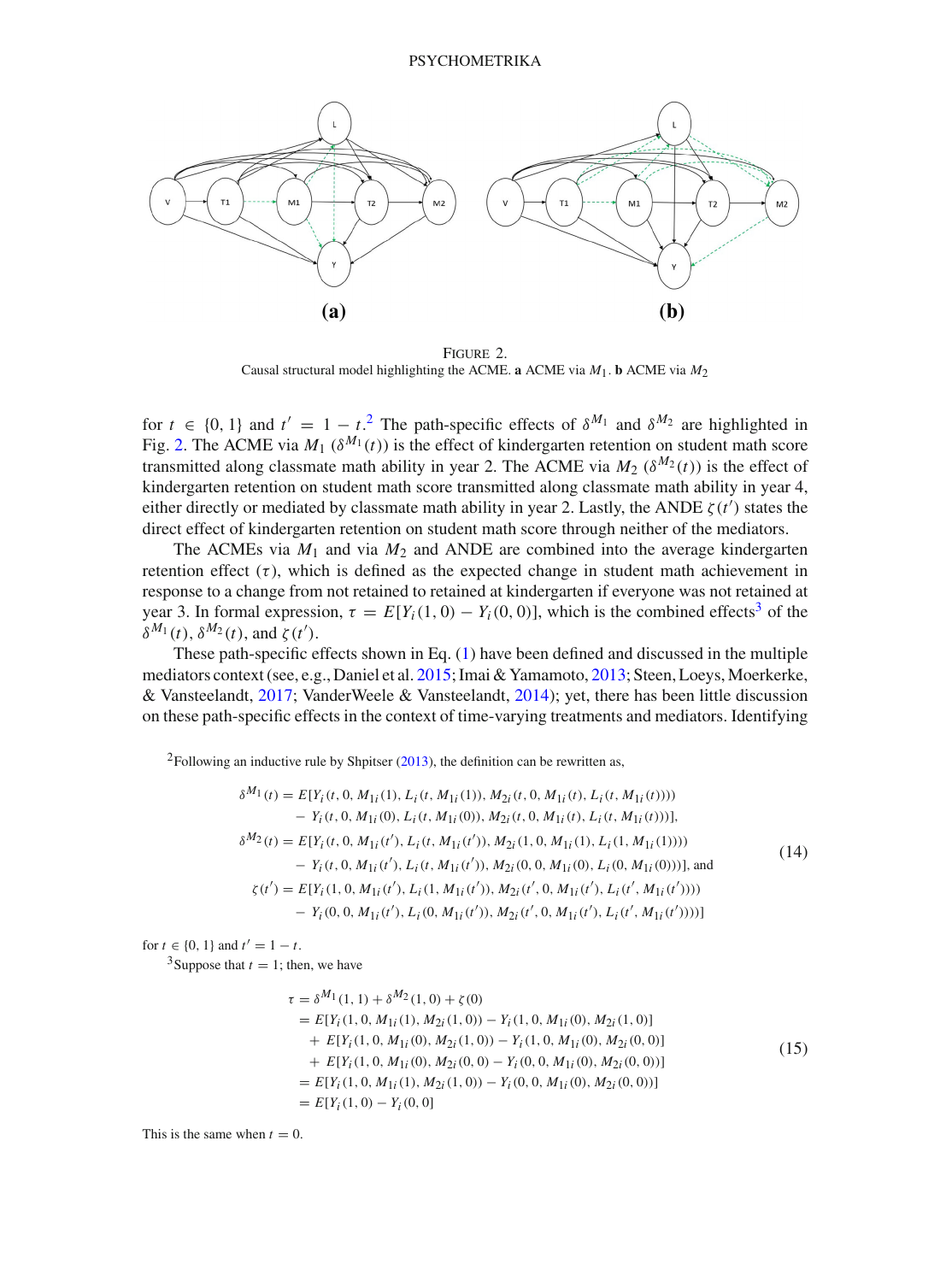

Figure 3.

<span id="page-6-0"></span>Causal structural model highlighting the ACME-*l*. *Note T*1: first treatment measurement, *T*2: second treatment measurement,  $M_1$ : first mediator measurement,  $M_2$ : second mediator measurement,  $Y$ : outcome,  $V$ : pre-treatment covariates, and *L*: time-varying confounding variable. **a** ACME-*l* via  $M_1$ . **b** ACME-*l* via  $M_2$ 

these path-specific effects in multiple mediators context shares some similar challenges such as a time-varying confounding or treatment-induced mediator and outcome confounding issue, which gives many implications to studies on time-varying treatments and mediators. Despite the similarity, a time-varying treatments and mediators case is often more complicated because of additional treatment variables and multiple time periods. Therefore, we propose alternative definitions that require less assumptions to be identified than these path-specific effects shown in Eq. [\(1\)](#page-4-2).

### *3.2. Alternative Definitions of ACME and ANDE*

We propose alternative definitions of the ACME and ANDE in which the intermediate math score is fixed to a specific value  $L_i = l$  (ACME-*l* and ANDE-*l*) as below.

<span id="page-6-1"></span>
$$
\delta^{M_1}(t, l) = E[Y_i(t, 0, M_{1i}(1), M_{2i}(t, 0, l), l) - Y_i(t, 0, M_{1i}(0), M_{2i}(t, 0, l), l)],
$$
  
\n
$$
\delta^{M_2}(t, l) = E[Y_i(t, 0, M_{1i}(t'), M_{2i}(1, 0, l), l) - Y_i(t, 0, M_{1i}(t'), M_{2i}(0, 0, l), l],
$$
and  
\n
$$
\zeta(t', l) = E[Y_i(1, 0, M_{1i}(t'), M_{2i}(t', 0, l), l) - Y_i(0, 0, M_{1i}(t'), M_{2i}(t', 0, l), l)]
$$
\n(2)

for  $t, t' \in \{0, 1\}$ . The path-specific effects of  $\delta^{M_1}(t, l)$ , and  $\delta^{M_2}(t, l)$  are highlighted in Fig. [3.](#page-6-0) The alternative definition of the ACME via  $M_1$  ( $\delta^{M_1}(t, l)$ ) is the effect of kindergarten retention on student math score transmitted by classmate math ability in year 2, after fixing the intermediate math score to  $L_i = l$ . The ACME-*l* via  $M_2$  and ANDE-*l* are interpreted in the same manner as the counterparts shown in Sect. [3.1](#page-4-3) while fixing the intermediate math score to  $L_i = l$ . These alternative definitions can be used both when *L* is continuous or categorical. With continuous *L* as in our example, we can fix *L* to a quantile, depending on researcher's judgment. With categorical *L*, we can fix *L* to each category.

Holding *L* fixed should be interpreted as hypothetical intervention, not as conditioning or adjusting on the variable (Pearl, [2009\)](#page-21-7). This implies that the values of *L* are no longer determined by its parent variables (previously measured variables that affect *L*), and thus, no mediating effects are transmitted via  $L$  (see Fig. [3\)](#page-6-0). As a result, the mediation effects defined in Eqs.  $(1)$  and  $(2)$ actually differ in terms of variables through which the effects are transmitted. For example, the ACME via  $M_2$  ( $\delta^{M_2}(t)$ ) includes the mediation effect of  $T_1 \to L \to M_2 \to Y$  and  $T_1 \to M_1 \to$  $L \rightarrow M_2 \rightarrow Y$ , whereas the ACME-*l* via  $M_2$  ( $\delta^{M_2}(t, l)$ ) does not include these paths because,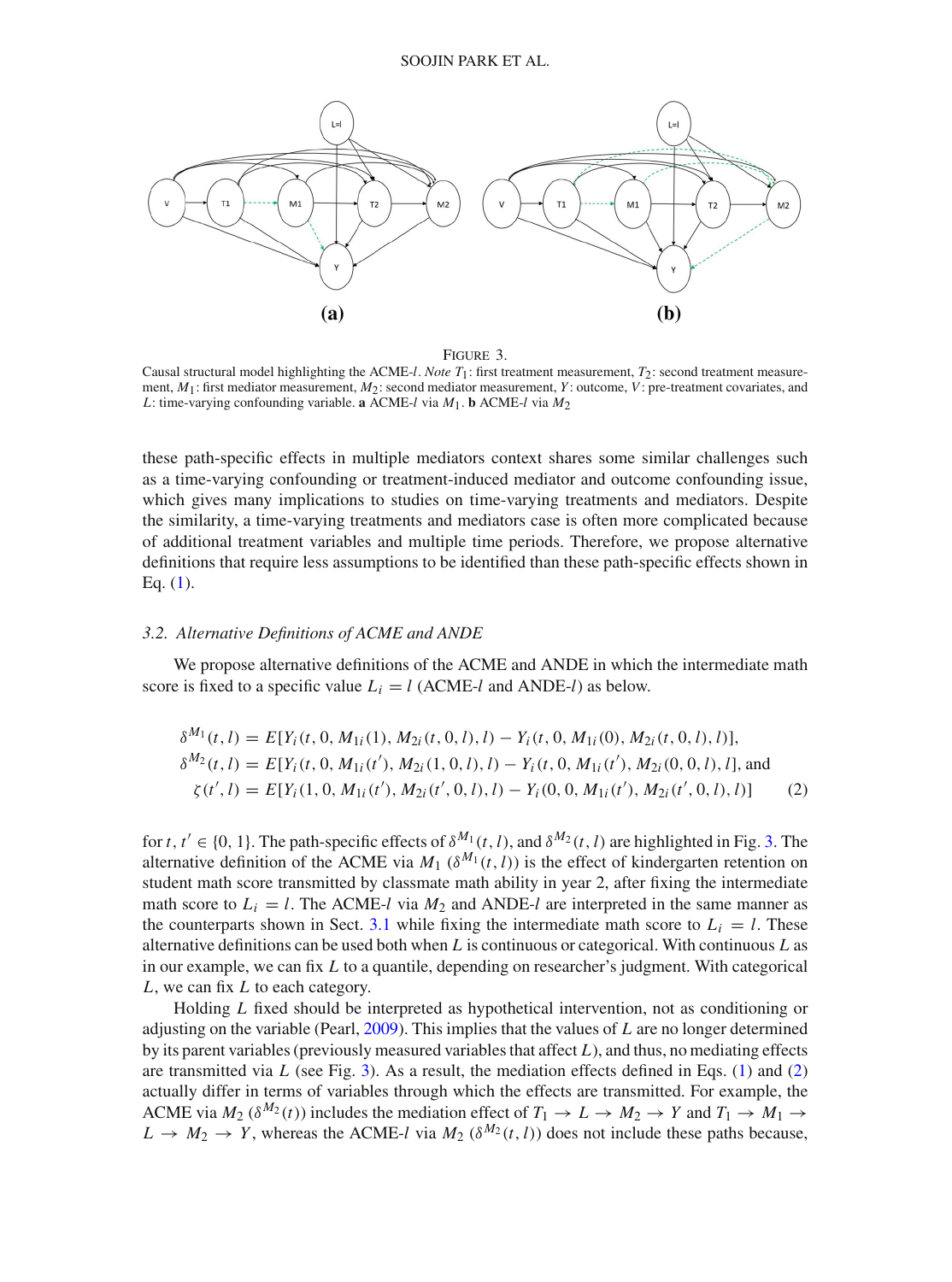### **PSYCHOMETRIKA**

after fixing  $L$ , its parent variables  $T_1$  and  $M_1$  no longer affect  $L$  (the corresponding arrows are gone).

The combined effect of ACME-*l* and ANDE-*l* can be interpreted as a controlled direct effect if  $T_1$ ,  $L$ , and  $Y$  represent treatment, mediator, and outcome variables, respectively. A controlled direct effect represents how much math scores at year 4 would change if math scores at year 2 were fixed at level  $L_i = l$  in the entire population, but the kindergarten retention status was changed from not retained to retained. In formal expression,  $\tau(l) = E[Y_i(1, 0, l) - Y_i(0, 0, l)]$ . This controlled direct effect for a fixed  $L = l$  is further decomposed into the ACME-*l* and ANDE*l*. The usefulness of this controlled direct effect becomes evident with the following example. Suppose that grouping with younger kids has a side effect of lowering self-esteem of retainees, and hence, intermediate confounding variables include self-esteem. The interest now is focused on whether kindergarten retention has an effect on the final math score, regardless of the indirect effects of kindergarten retention might have on the final math score by way of deteriorating self-esteem. It is because this controlled direct effect represents a stable kindergarten retention effect that is invariant to personal and social factors (such as gender, socioeconomic status, parent support, etc.) that may affect self-esteem.

Likewise, the controlled direct effect (and subsequently, the ACME-*l* and ANDE-*l*) with our example, in which the intermediate confounding variable is the math score, allows us to learn about the mediating process by removing the effect transmitted through the intermediate math score. The alternative mediation effect (ACME-*l*) is now focused on whether kindergarten retention has an effect on the final math score via interacting with classmates, regardless of what indirect effects kindergarten retention might have via the intermediate math score. This removed indirect effect is the average kindergarten retention effect  $(T_1)$  on the intermediate math score  $(L)$  either directly or mediated by classmate math ability (*M*1), which can be obtained from a single-time-period causal mediation analysis, being prolonged to the next time period (e.g.,  $T_1 \rightarrow M_1 \rightarrow L \rightarrow Y$  for  $\delta^{M_1}$ and  $T_1 \rightarrow L \rightarrow M_2 \rightarrow Y$  for  $\delta^{M_2}$ ). Hence, the alternative mediation effect can be regarded as the mediation effect that has emerged one year after kindergarten retention, considering that this alternative mediation effect was never captured in the single-time-period analysis (either by means of computing average direct effects or average mediation effects). This alternative definition is particularly informative in our case by identifying the effects that have emerged one year after kindergarten retention.

#### 4. Identification and Sensitivity Analysis Under Homogeneous Effects

<span id="page-7-0"></span>This section presents identification results for the alternative definitions of ACME and ANDE and provides a sensitivity analysis when effects across individuals are assumed to be constant. As previously discussed, the existence of intermediate confounding variables prevents identification of the ACME and ANDE. A simple solution would be to assume the absence of intermediate confounding, but this assumption is frequently unrealistic in practice. Therefore, recent studies on a time-varying treatments and mediators model attempted to solve this intermediate confounding issue. For example, VanderWeele and Tchetgen Tchetgen [\(2016](#page-22-8)) proposed the use of randomized interventional analogues of natural direct and indirect effects that are identified even when intermediate confounding is present (see "Appendix A" for more discussion on the randomized interventional analogues). Another approach, which was proposed by Bind, Vanderweele, Coull, and Schwartz [\(2016](#page-21-8)), is to identify the ACME with exogenous treatments using generalized mixed-effects models. The model proposed by Bind and her colleagues requires the absence of treatment–mediator confounding; this absence can be achieved by using exogenous treatments or sequential randomization of treatments. Their proposed approach would not be applicable in our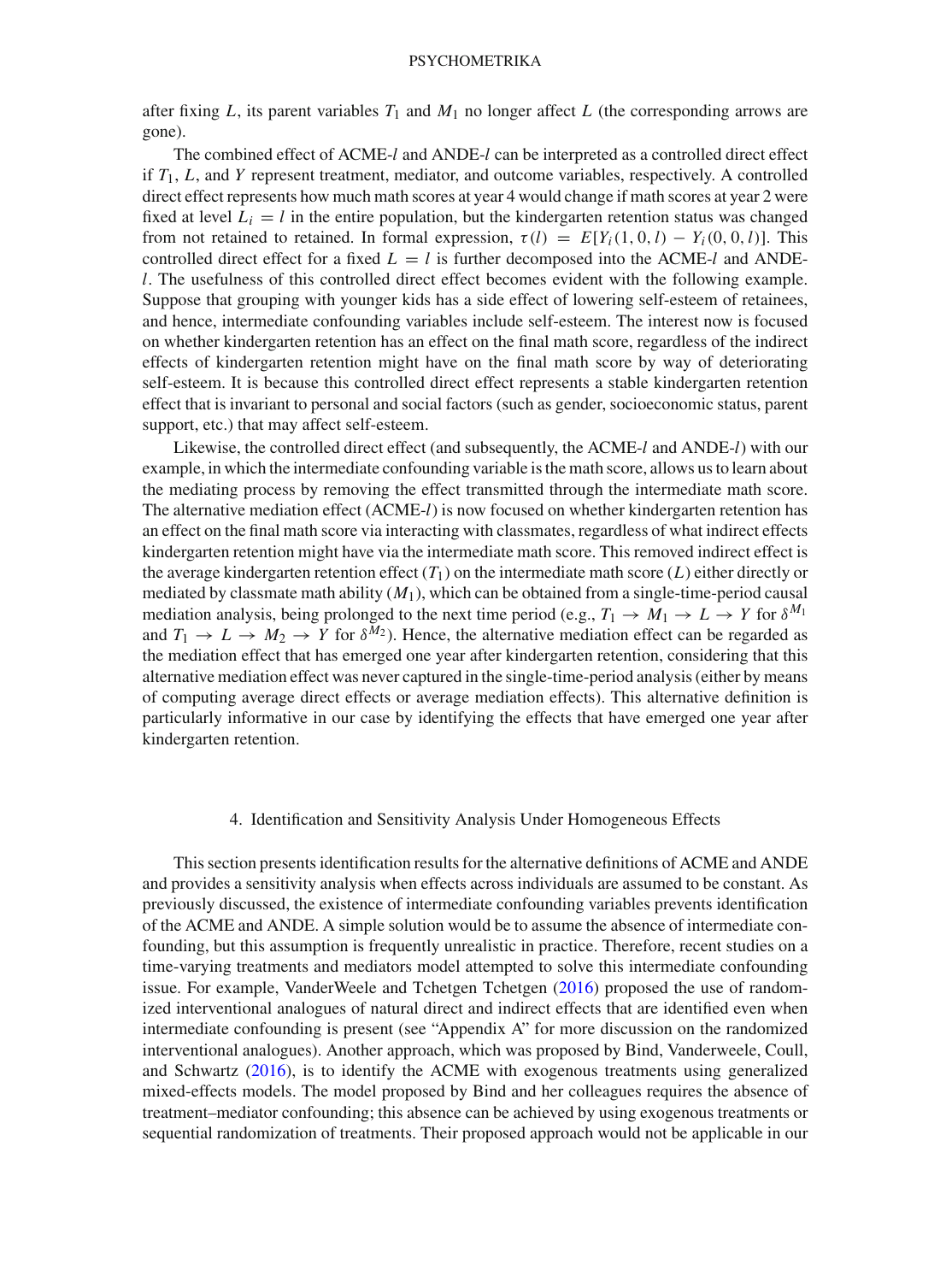example, where the assumption is not met. Therefore, we focus only on ACME-*l* and ANDE-*l* instead of ACME and ANDE, respectively.

For the identification of ACME-*l* and ANDE-*l* shown in Fig. [3,](#page-6-0) we apply the approach suggested by Daniel et al. [\(2015](#page-21-5)), which introduces a set of sensitivity parameters under homogeneous effects to facilitate identification. First, the following sequential ignorability assumption is required to identify ACME-*l* and ANDE-*l*, up to a sensitivity parameter.

<span id="page-8-1"></span>
$$
A1. \{M_{1i}(t), M_{2i}(t, 0, m_1, l), Y_i(t, 0, m_1, m_2, l)\} \perp T_{1i} |V_i = v,
$$
  
\n
$$
A2. \{M_{2i}(t, 0, m_1, l), Y_i(t, 0, m_1, m_2, l)\} \perp T_{2i} |T_{1i} = t, M_{i1} = m_1, V_i = v, L_i = l,
$$
  
\n
$$
A3. \{M_{2i}(t, 0, m_1, l), Y_i(t, 0, m_1, m_2, l)\} \perp M_{1i} |T_{1i} = t, V_i = v, \text{and}
$$
  
\n
$$
Y_i(t, 0, m_1, m_2, l) \perp M_{2i} |T_{1i} = t, T_{2i} = 0, M_{1i} = m_1, V_i = v, L_i = l,
$$
\n
$$
(3)
$$

for any value of *t*,  $m_1$ ,  $m_2$ , *l*, and *v*. In addition, we assume consistency and that *L* should include all time-varying confounding variables. Assumption A1 states that kindergarten retention status is ignorable given pre-treatment covariates. Assumption A2 states that student retention status in year 3 is ignorable given the observed first treatment status, first mediator value, pre-treatment covariates, and intermediate confounding variable.

The first line of assumption A3 states that there is no unmeasured confounding in the  $M_1 - Y$ and  $M_1 - M_2$  relationships. In our example, this implies that there is no confounding in the relationships between classmate math score in year 2 and final math score  $(M_1 - Y)$  and between classmate math score in years 2 and 3 ( $M_1 - M_2$ ), given the first treatment and pre-treatment covariates. The second line of assumption A3 states that there is no unmeasured confounding between the  $M_2 - Y$  relationship. This implies that there is no confounding in the relationship between classmate math score in year 3 and final math score given the treatment and mediator history, pre-treatment covariates, and intermediate confounding variable.

Under this sequential ignorability assumption,  $E[Y(t, 0, M_1(t'), M_2(t'', 0, M_1(t''), l), l)|v]$ is identified up to a sensitivity parameter as follows.

<span id="page-8-0"></span>
$$
E[Y(t, 0, M_1(t'), M_2(t'', 0, l), l)|v]
$$
  
= 
$$
\sum_{m_2} \sum_{m_1} \sum_{m'_1} E(Y_i|t, 0, m_1, m_2, l, v) \cdot P(M_{2i} = m_2|t'', 0, m'_1, l, v)
$$
  

$$
\cdot \left[ P(M_{1i}(t') = m_1|M_{1i}(t'') = m'_1, v) \right] \cdot P(M_{1i} = m_1|t'', v),
$$
 (4)

for every  $m_1, m'_1, m_2, v$ , and *l* where  $t, t', t'' \in \{0, 1\}$ . The proof is given in "Appendices B and C." The boxed quantity in Eq. [\(4\)](#page-8-0) is not identified because the conditional correlation between  $M_{1i}(t')$  and  $M_{1i}(t'')$  given  $V_i = v$ , which is denoted as  $\rho_{M_1}$ , is not known. The issue here is that this correlation coefficient is not empirically determined because we never observe individual potential outcomes under different treatment statuses simultaneously. Therefore, this correlation is used as a sensitivity parameter that ranges from 0 (no correlation across two potential outcomes) to 1 (perfect correlation). Negative correlations are not considered because it is less likely that one potential mediator tends to decrease when the other potential mediator increases (or vice versa) after taking different treatment statuses and covariates into account.

We can estimate the ACME-*l* and ANDE-*l* for a fixed value of  $\rho_{M_1}$  using g-computation as below.

1. Fit regressions for mediators and outcome models.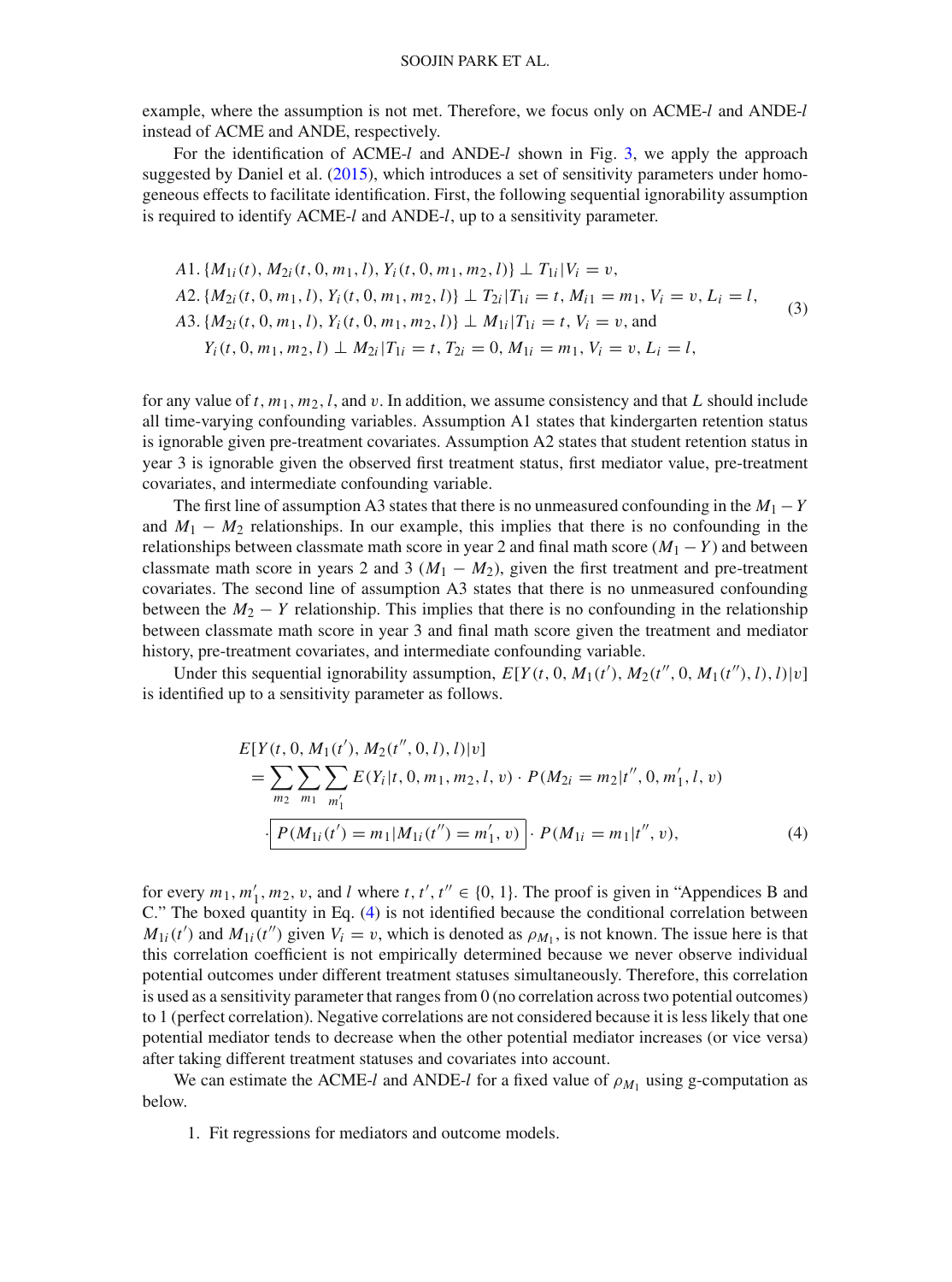### PSYCHOMETRIKA

- 2. Generate  $M_{1i}(t)$  for  $t \in \{0, 1\}$  using predicted values of the mediator model of  $M_1$ . The errors for  $M_{1i}(1)$  and  $M_{1i}(0)$  are obtained by randomly drawing from mean of zero and the covariance matrix with a fixed correlation value of  $\rho_{M_1}$ .
- 3. Generate  $M_{2i}(t, 0, l)$  for  $t \in \{0, 1\}$ , incorporating the predicted values of the mediator model of  $M_1$ , which are obtained from step 2. Here, we set  $L_i = l$  for every individual rather than incorporating the predicted values of *L*.
- 4. Generate  $Y(t, 0, M_{1i}(t'), M_{2i}(t'', 0, l), l)$  for  $t, t', t'' \in \{0, 1\}$ , incorporating the results obtained from steps 2 and 3. Again, we put  $L<sub>i</sub> = l$  for every individual, rather than incorporating the predicted values of *L*.
- 5. Using the potential outcomes obtained from step 4, the ACME-*l* and ANDE-*l* are estimated by averaging over individuals. Calculate 95% confidence intervals using the bootstrap.

This g-computation approach is flexible in that the ACME-*l* and ANDE-*l* are estimable under both parametric and nonparametric settings. In a parametric setting, the sensitivity parameter,  $\rho_{M_1}$ , is only required when interaction effects exist between two mediators  $(M_1 \text{ and } M_2)$  with respect to the outcome. To see this, suppose that we have the following simple data-generating model for two potential mediators under different treatment statuses:  $M_1(t') = \alpha_0 + \alpha_1 t' + U_{1i}(t')$ , and  $M_2(t, 0, M_1(t), l) = \gamma_0 + \gamma_1 t + \gamma_2 M_1(t) + \gamma_3 l + U_{2i}(t)$ , where  $\alpha$  and  $\gamma$  are constant regression coefficients, and *Ui* is individual error. For notational simplicity, we did not include pre-treatment covariates and interaction effects between the treatment and the mediator in this data-generating model. However, the result does not change even after including pre-treatment covariates and interaction effects between the treatment and the mediator. Under this data-generating model, the interaction between the two potential mediators  $(M_1(t') \times M_2(t, 0, M_1(t), l))$  with respect to the outcome requires a correlation between  $U_{1i}(t')$  and  $U_{1i}(t)$  in order to be uniquely identified. This implies that sensitivity analysis is unnecessary under a parametric setting if one can assume homogeneous effects and no-interaction effects between two mediators with respect to the outcome.

### 5. Bias Formula Under Heterogeneous Effects

<span id="page-9-0"></span>In this section, we relax the assumption that every subject has the same constant effect and allow for systematic or random variations of the effects. Specifically, we introduce how to accommodate additional bias that emerges under heterogeneous effects by means of sensitivity analysis, which was used in Imai and Yamamoto [\(2013](#page-21-3)) in the context of multiple mediators.

We begin by presenting the parametric data-generating model with heterogeneous effects, since this sensitivity analysis accommodating additional bias is model-specific. This means that sensitivity analysis may no longer apply if the data-generating model was different than what was proposed here. The causal diagram in Fig. [1](#page-1-0) can be expressed as shown below, using the following linear structural equations with varying coefficients.

<span id="page-9-1"></span>
$$
M_1 = \alpha_{0i} + \alpha_{1i}T_1 + \alpha_{2i}V + U_{1i}
$$
  
\n
$$
M_2 = \gamma_{0i} + \gamma_{1i}T_1 + \gamma_{2i}M_1 + \gamma_{3i}L + \gamma_{4i}T_2 + \gamma_{5i}T_1M_1 + \gamma_{6i}V + U_{3i}
$$
  
\n
$$
Y = e_{0i} + e_{1i}T_1 + e_{2i}M_1 + e_{3i}L + e_{4i}T_2 + e_{5i}M_2 + e_{6i}T_1M_1 + e_{7i}T_1M_2
$$
  
\n
$$
+ e_{8i}M_1L + e_{9i}M_2L + e_{10i}V + U_{4i}
$$
\n(5)

where  $\alpha_i$ ,  $\gamma_i$ , and  $e_i$  are structural coefficients, and  $U_i$  is an exogenous error for individual *i*. The structural coefficients' subscript *i* indicates that the effects are *heterogeneous* across individuals, and thus, each varying coefficient represents a random variable, rather than a constant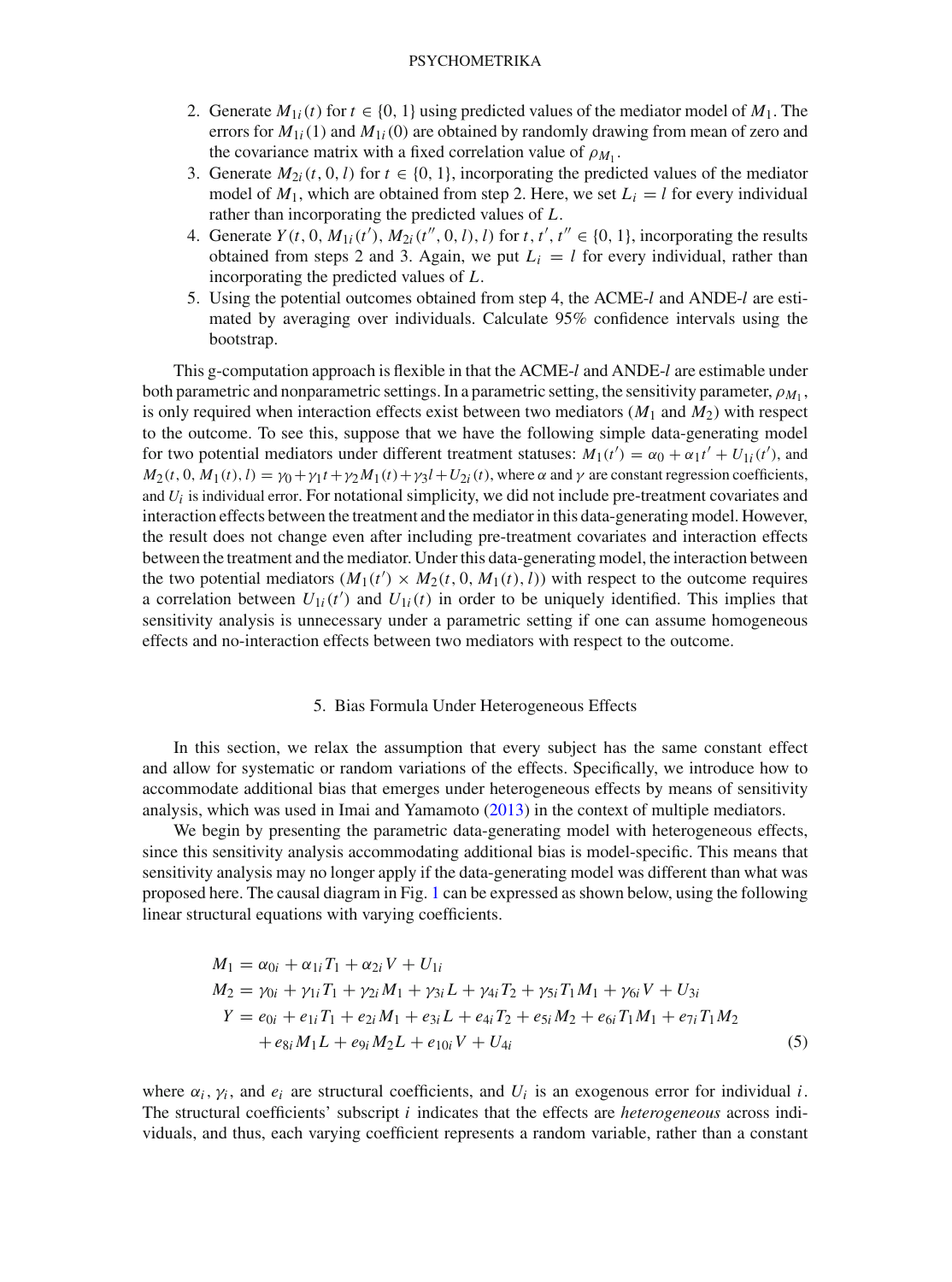#### SOOJIN PARK ET AL.

value. While this model is flexible enough to accommodate individual heterogeneous effects and various interaction effects (in the  $T - M$  and  $M - L$  relationships), we assume no interactions in the mediator–mediator relationship, as in Imai and Yamamoto  $(2013)$ . Including the mediator– mediator interactions while addressing effect heterogeneity is not impossible, but it increases the complexity of the bias formulas.

Suppose now that we are interested in the ACME-*l* and ANDE-*l* and that we do not assume effect homogeneity. The bias is defined as the difference between the average effect estimate under the homogenous effects and the true effect under heterogeneous effects. In formal expression,  $bias(\hat{\delta}^{M_1}(t, l)) = E[\hat{\delta}^{M_1}(t, l)] - \delta^{M_1}(t, l)$  where  $E[\hat{\delta}^{M_1}(t, l)]$  is the expected estimate obtained as a result of assuming homogeneous effects, given assumptions A1–A3. Now, allowing for heterogeneous effects, the bias formulas for  $\delta_{M_1}(t, l)$ ,  $\delta_{M_2}(t, l)$ , and  $\zeta(t', l)$  are given as follows.

<span id="page-10-0"></span>
$$
bias(\hat{\delta}^{M_1}(t, l)) = 0,
$$
  
\n
$$
bias(\hat{\delta}^{M_2}(t, l)) = \rho_{M_2} \sigma_{e_7} \sqrt{V(M_{2i} | T_{1i} = t', T_{2i} = 0, L_i = l)},
$$
 and  
\n
$$
bias(\hat{\zeta}(t', l)) = -\rho_{M_2} \sigma_{e_7} \sqrt{V(M_{2i} | T_{1i} = t', T_{2i} = 0, L_i = l)},
$$
\n(6)

for  $t \in \{0, 1\}$ ,  $t = 1 - t'$  where  $\sigma_{e\tau} = \sqrt{V(e_{\tau i})}$ , and  $\rho_{M_2}$  indicates the correlation between  $e_{\tau i}$  and *M*2*i*(*t* , 0,*l*). A proof is shown in "Appendix D." This bias formula indicates that the ACME-*l* via  $M_1$  is not affected by the effect heterogeneity. In contrast, the ACME-*l* via  $M_2$  and ANDE-*l* will be biased if the effects are heterogeneous across individuals. The bias originates from these two random terms: 1) interaction effects between treatment and mediator across individuals ( $e_{7i}$ ), and 2) the potential value of the second mediator  $(M_{2i}(t', 0, l))$ . The standard deviation of the potential second mediator can be consistently estimated by the sample counterparts, while the standard deviation of the varying coefficient ( $\sigma_{e7}$ ) and the correlation between the two random terms (i.e.,  $M_{2i}(t', 0, l)$  and  $e_{7i}$ ) are not empirically known. Therefore, these two unknown terms will serve as sensitivity parameters. The correlation indicates the *direction of the bias*, which determines whether the bias is upward or downward; and the standard deviation of the varying coefficient represents the amount of *heterogeneity* across individuals. Using these sensitivity parameters, we can examine the sensitivity of effect estimates in response to the change in these two unknown sensitivity parameters. Specifically, we can obtain the upper and lower bounds of  $\delta^{M_2}(t, l)$  or  $\zeta(t', l)$ for every assumed value of  $\sigma_{e7}$  because the correlation  $\rho_{M_2}$  is bounded to have values between −1 to 1. For example, the bias of  $\hat{\delta}^{M_2}(t, l)$  falls between  $0.5\sigma_{e_7}$  and  $-0.5\sigma_{e_7}$  for a fixed value of  $\sigma_{e_7}$ if the standard deviation of the potential second mediator  $(\sqrt{V(M_{2i}|T_{1i} = t', T_{2i} = 0, L_i = l)})$ was 0.5, which can be obtained from a sample.

From Eq. [\(6\)](#page-10-0), we realize that the bias would have been zero if either  $\rho_{M_2} = 0$  (no correlation between  $e_{7i}$  and  $M_{2i}(t', 0, l)$  or  $\sigma_{e_7} = 0$  (a constant effect of  $e_7$ ). This indicates that the ACME-*l* and ANDE-*l* are identified without sensitivity parameters if we can assume no-interaction effects in the  $T_1 - M_2$  relationship (in addition to assuming no interactions in the  $M_1 - M_2$  relationship) with respect to the outcome under heterogeneous effects. If the no-interaction-effects assumption is satisfied, the ACME-*l* via  $M_2$  is identified as  $\delta^{M_2}(0, l) = \delta^{M_2}(1, l) = E[(e_{5i} + le_{9i}) \times (\gamma_{1i} +$  $\alpha_{1i}(\gamma_{2i} + \gamma_{5i})$ ], using the product of coefficient approach.

One attractive feature of this alternative definition of ACME-*l* and ANDE-*l* is the generalizability to a model beyond two time periods. The bias formula for the ACME- $l$  via  $M_k$  (where  $k \in K$  denotes a number of time periods) remains the same even when the model is extended beyond two time periods if the model follows the same model specification as in Eq. [\(5\)](#page-9-1). See "Appendix E" for extending this bias formulas to a model beyond two time periods.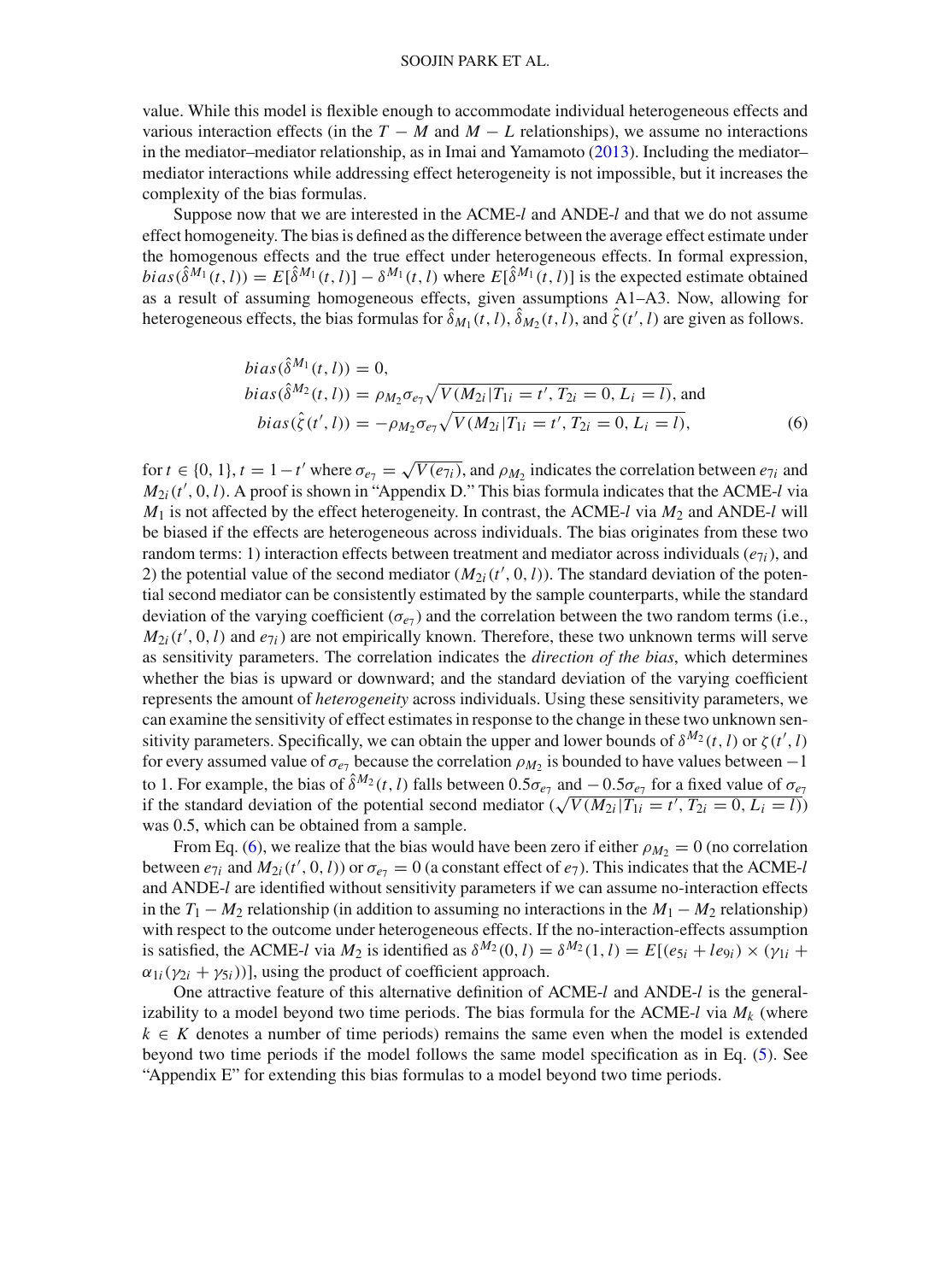

Figure 4.

<span id="page-11-0"></span>Covariate imbalance by retention status before weighting. *Note* Standardized difference in means: standardized difference in covariate means, and variance ratio: covariates' variance ratio between treated and controlled units. **a** Year 1. **b** Year 3

### 6. Case Study

We illustrate the use of our proposed approach under homogeneous and heterogeneous effects with an empirical study about the mechanisms, underlying the relationship between kindergarten retention policy and final math score.

### *6.1. Assumptions and Models*

As previously discussed, assumptions A1 and A2 in Eq. [\(3\)](#page-8-1) are satisfied if the two retention statuses are sequentially randomized. Unfortunately, our data are non-experimental because researchers do not have control over retention decisions. Although we used an extensive set of pre-treatment covariates as shown in Sect. [2,](#page-2-0) the lack of control makes our study more sensitive to unobserved confounding. We carefully checked covariate balance and overlap between the treated and controlled units. As shown in Fig. [4,](#page-11-0) covariate distributions between those who were retained and promoted are substantially different. The left and right plots of Fig. [4](#page-11-0) indicate covariate imbalance by retention statuses measured in year 1 and 3, respectively. The *X* axis represents the standardized difference in covariate means, and the *Y* axis represents the covariates' variance ratio between treated and controlled units. Covariate balance would be given if the standardized mean difference were zero or very close to zero, and if the variance ratio were close to one. Figure [5](#page-12-0) assesses the overlap between the treatment and control group with respect to the distribution of the propensity score logit. Again, the left and right overlap plot refers to year 1 and year 3, respectively. The figures show that the treatment group is more likely to be retained than the control group and this leads to a lack of overlap on both tails of the distributions.

In fact, the proportion of students who are retained in year 1 and in year 3 is approximately 3%, which demonstrates that retention is a highly selective process (Hong & Raudenbush, [2006\)](#page-21-1). The overlap between retained and promoted students is thus weak, as shown in Fig. [4.](#page-11-0) As a result, causal inference for areas of non-overlap would require extrapolation, which restricts the credibility of conclusions (Imbens & Rubin, [2015\)](#page-21-9). To circumvent this issue, we trimmed our data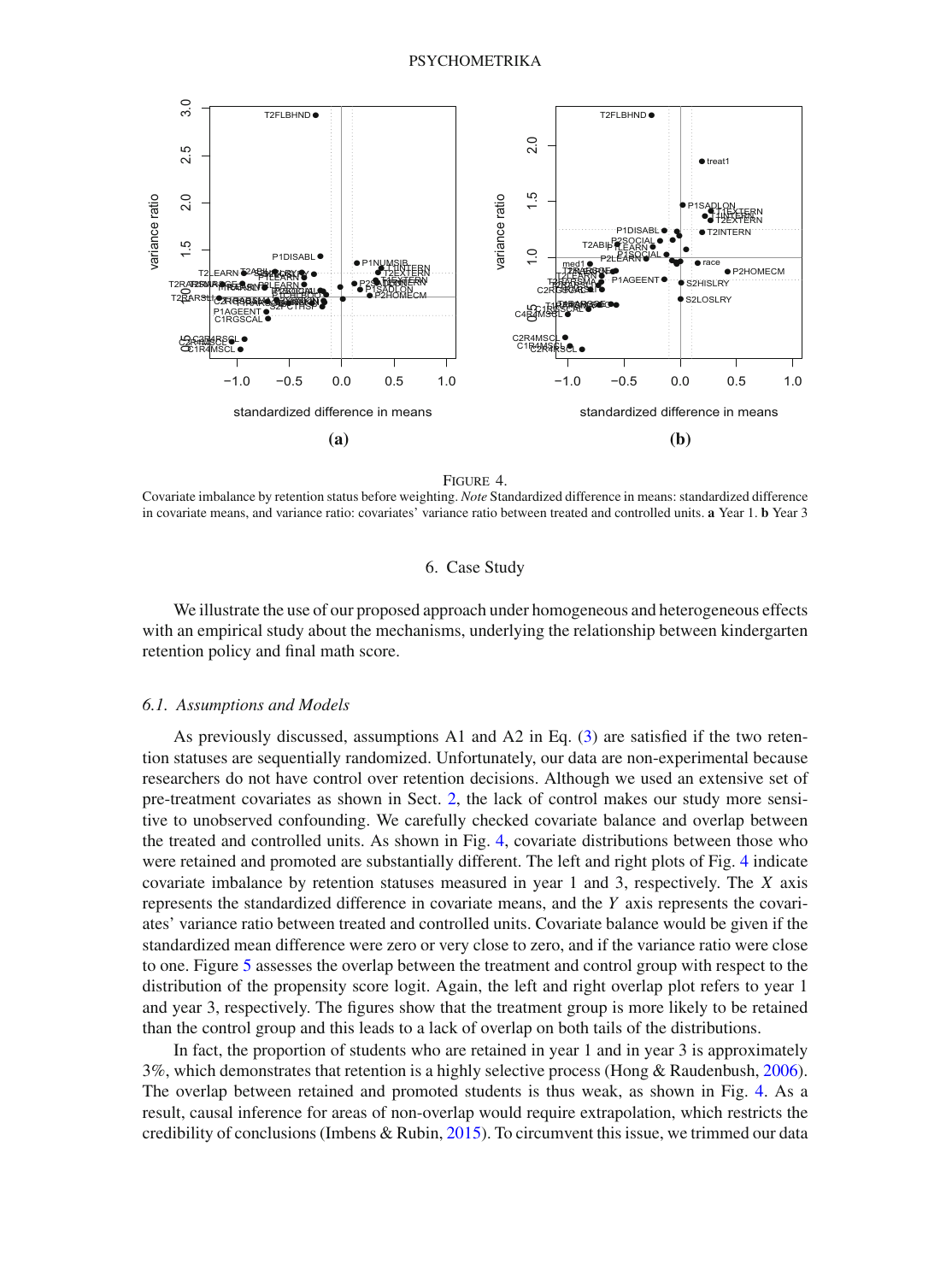

Figure 5.

<span id="page-12-0"></span>Distributions of PS-Logit before trimming. *Note* PS-logit: The logit value of propensity scores. **a** Year 1, **b** Year 3

based on the logit of propensity scores to achieve overlap and better covariate balance between the two groups. We trimmed observations that were outside of the limits constructed based on the logit of propensity scores:  $(\min -0.05\sigma_{LPS})$  and  $(\max +0.05\sigma_{LPS})$ , where *min* is the maximum of the treatment and control group's minima, max is the corresponding minimum of the two maxima, and  $\sigma_{LPS}$  is the standard deviation of the logit of propensity scores.

After trimming the data, we re-estimated the propensity scores (PSs) based on the remaining 286 kindergarten retainees and 4143 promoters. We obtained PS weights using the CBPS R package (Fong, Ratkovic, & Imai, [2014](#page-21-10)). By means of generalized method of moments, the PS is estimated such that it maximizes the covariate balance as well as the prediction of the treatment assignment (Imai & Ratkovic,  $2015$ ). After weighting, the covariate balance substantially improved, as shown in Fig. [6.](#page-13-0) In year 1, all standardized mean differences are below the threshold of 0.25 except for one variable (percentage of students retained at school). In year 3, eight out of 42 variables had a difference larger than the threshold of 0.25, but none are larger than the threshold of 0.5. Figure [7](#page-13-1) also shows the overlap between the treatment and control groups based on the trimmed data. In fact, trimming data is not only helpful to achieve overlap between the two groups, but it also restricts the analytical sample to children who are more homogeneous in terms of their retention probabilities. After trimming, the retention probability at kindergarten and in year 3 ranged from 3 to 98% and from 1 to 61%, respectively.

Regarding assumption A3, we calculated Pearson's correlation between classmate ability and each covariate to examine whether there is a systematic relationship between them. From Figs. [8](#page-14-0) and [9,](#page-14-1) it is clear that the correlations substantially reduce after weighting. In addition to A1–A3, we assume that *L* includes all exposure-induced confounding variables. In the context of our example this assumption implies that student math achievement at year 2 is the only timevarying confounding variable. This assumption is probably not very realistic and, unfortunately, not directly testable.

Given these assumptions, we use the same causal structural models as in Eq. [\(5\)](#page-9-1) for mediators, time-varying confounder, and outcome models. Although the same regression models were used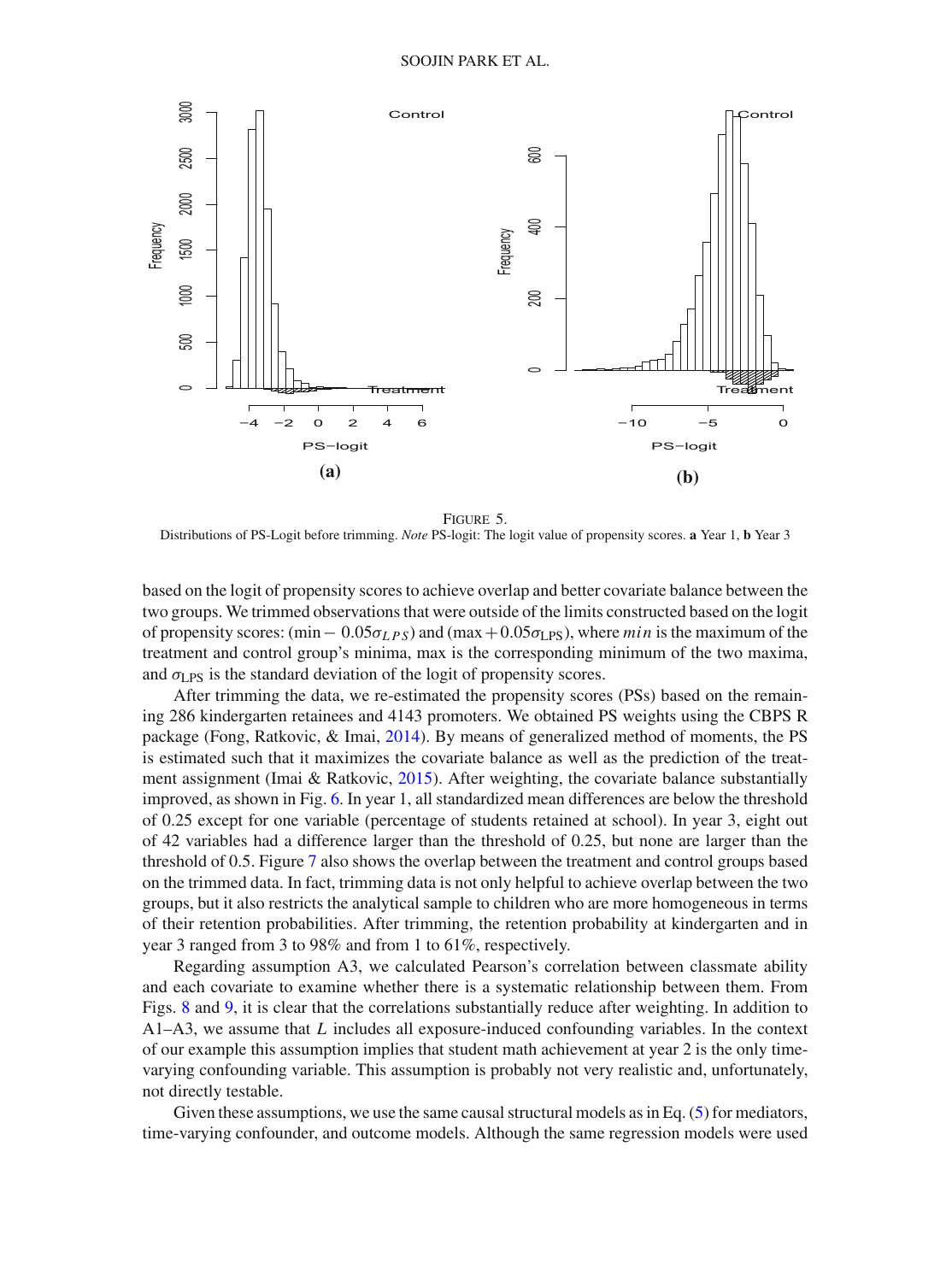

<span id="page-13-0"></span>Figure 6. Covariate balance by retention status after weighting. *Note* Standardized difference in means: standardized difference in covariate means, and variance ratio: covariates' variance ratio between treated and controlled units. **a** Year 1. **b** Year 3



<span id="page-13-1"></span>Figure 7. Distributions of PS-Logit after trimming. *Note* PS-logit: The logit value of propensity scores. **a** Year 1. **b** Year 3

as shown in Eq. [\(5\)](#page-9-1) in this article, researchers in practice need to make their own judgments about which interactions to include in their model. The impact of including interactions may differ depending on whether the effects are assumed to be heterogeneous or homogenous. If the effects are homogenous the approach of choosing a parsimonious model is reasonable (e.g., Daniel et al. [\(2015\)](#page-21-5)). However, this approach of choosing a parsimonious model may not be adequate to address heterogeneity. This is because the interaction effects may vary across individuals (and thus not zero) even when the interaction effect is not significantly different from zero on average. Therefore, a decision to include interaction effects should be based on theoretical knowledge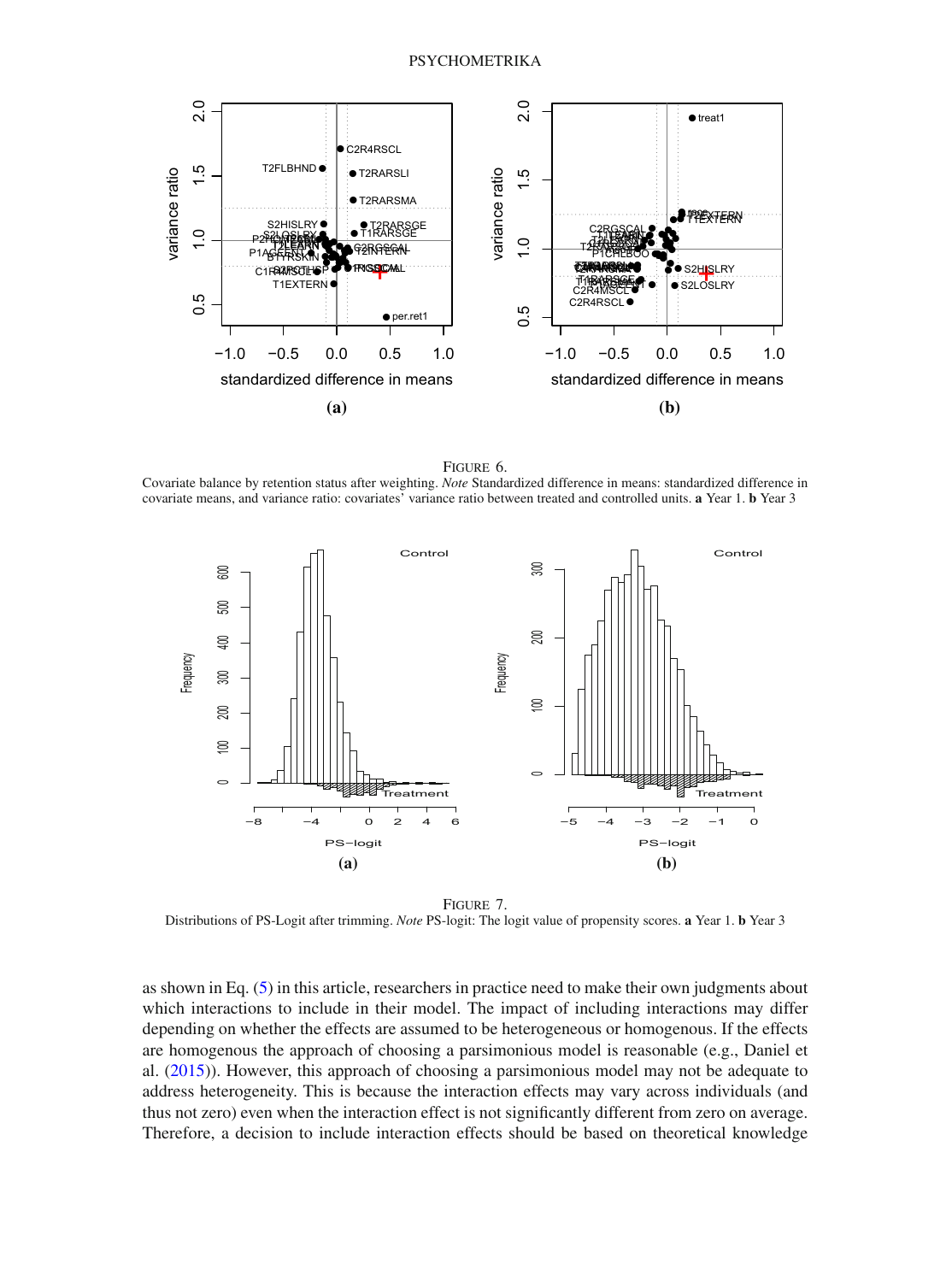

Figure 8. Pearson correlations with the first mediator before and after weighting.

<span id="page-14-0"></span>

<span id="page-14-1"></span>Figure 9. Pearson correlations with the second mediator before and after weighting.

rather than relying only on the statistical significance since the more flexible model addresses the heterogeneity better.

The models for the first mediator, intermediate confounder, second mediator, and outcome are weighted by  $w_1, w_1 \times w_2, w_1 \times w_2 \times w_3$ , and  $w_1 \times w_2 \times w_3 \times w_4$  $w_1 \times w_2 \times w_3 \times w_4$ ,<sup>4</sup> respectively, where

$$
w_1 = \frac{T_{1i} \times P(T_{1i} = t)}{P(T_{1i} = t | V_i)} + \frac{(1 - T_{1i}) \times (1 - P(T_{1i} = t))}{1 - P(T_{1i} = t | V_i)},
$$
  
\n
$$
w_2 = \frac{f(M_{1i})}{f(M_{1i} | T_{1i}, V_i)},
$$
  
\n
$$
w_3 = \frac{T_{2i} \times P(T_{2i} = t | T_{1i})}{P(T_{2i} = t | T_i, M_{1i}, L_i, V_i)} + \frac{(1 - T_{2i}) \times (1 - P(T_{2i} = t | T_{1i}))}{1 - P(T_{2i} = t | T_i, M_{1i}, L_i, V_i)},
$$
 and  
\n
$$
w_4 = \frac{f(M_{2i})}{f(M_{2i} | T_{1i}, M_{1i}, L_i, T_{2i}, V_i)},
$$
\n(7)

where  $f(\cdot|\cdot)$  is the conditional density function of its arguments. After fitting the regressions incorporating weights, the ACME-*l* and ANDE-*l* are estimated by using the g-computation steps introduced in Sect. [4.](#page-7-0) We fixed the intermediate math scores to the 25, 50 and 75 percentiles, which represent low, medium, and high achievement conditions, respectively.

<span id="page-14-2"></span>4We used the stabilized weight for W1 and W3 to avoid extreme weights as suggested by Robins, Hernan, and Brumback [\(2000\)](#page-21-12).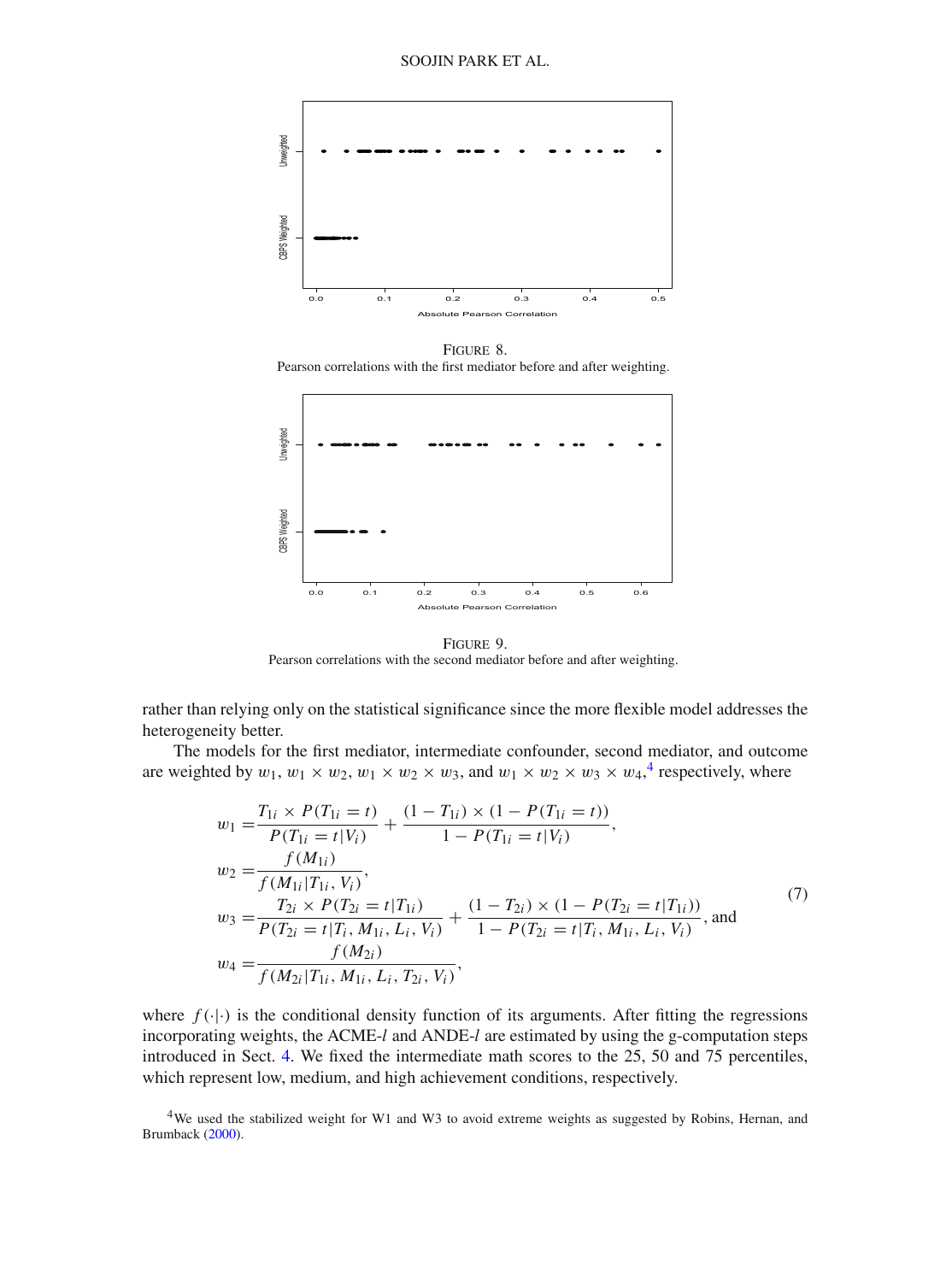#### **PSYCHOMETRIKA**

|                   | Est.     | 95%      | C.I.     | P value |
|-------------------|----------|----------|----------|---------|
| $\hat{\delta}(1)$ | $-5.264$ | $-7.049$ | $-3.538$ | 0.00    |
| $\hat{\zeta}(1)$  | $-2.013$ | $-3.570$ | $-0.397$ | 0.01    |
| $\hat{\delta}(0)$ | $-5.736$ | $-6.585$ | $-4.967$ | 0.00    |
| $\hat{\zeta}(0)$  | $-2.485$ | $-4.745$ | $-0.187$ | 0.03    |
| $\hat{\tau}$      | $-7.749$ | $-9.302$ | $-5.935$ | 0.00    |

<span id="page-15-0"></span>Table 3. Estimates for ACME and ANDE with the one-time period.

Est. = estimate, and 95% C.I. = 95% confidence interval.

<span id="page-15-1"></span>TABLE 4. Estimates for ACME-*l* and ANDE-*l* with two time periods, by different level of *L*.

|                           | $L = low$ |          |          | $L = \text{med}$ |          |          | $L =$ high |          |       |
|---------------------------|-----------|----------|----------|------------------|----------|----------|------------|----------|-------|
|                           | Est.      | 95%      | C.I.     | Est.             | 95%      | C.I.     | Est.       | 95%      | C.I.  |
| $\hat{\delta}^{M_1}(1,l)$ | 2.087     | $-0.694$ | 4.749    | 1.681            | $-1.012$ | 4.542    | 1.288      | $-1.389$ | 4.087 |
| $\hat{\delta}^{M_2}(1,l)$ | $-2.371$  | $-4.944$ | $-0.217$ | $-2.467$         | $-5.188$ | $-0.161$ | $-2.548$   | $-5.250$ | 0.154 |
| $\hat{\zeta}(1,l)$        | 0.899     | $-3.264$ | 4.701    | 1.057            | $-2.945$ | 4.978    | 1.063      | $-2.744$ | 4.707 |
| $\hat{\delta}^{M_1}(0,l)$ | 4.366     | 3.650    | 5.113    | 3.981            | 3.277    | 4.686    | 3.632      | 2.934    | 4.381 |
| $\hat{\delta}^{M_2}(0,l)$ | $-2.117$  | $-4.292$ | $-0.199$ | $-2.234$         | $-4.476$ | $-0.139$ | $-2.327$   | $-4.557$ | 0.125 |
| $\hat{\zeta}(0,l)$        | 3.431     | 0.451    | 6.178    | 3.589            | 0.847    | 6.344    | 3.629      | 0.877    | 6.417 |
| $\hat{\tau}(l)$           | 3.147     | $-1.562$ | 7.253    | 2.804            | $-2.013$ | 7.155    | 2.368      | $-2.167$ | 6.764 |

Est. = estimate, and 95% C.I. = 95% confidence interval.

## *6.2. Results*

In response to the first causal question given in the introduction, we begin by examining the results of the single-time-period causal mediation model using the intermediate math score as the outcome variable. Consistent with the previous studies, there is a negative effect of kindergarten retention on math score. Table [3](#page-15-0) shows that students would have scored 7.7 points higher if they were promoted instead of retained, which is consistent with Hong and Raudenbush [\(2006](#page-21-1)). In addition, a large fraction of the negative effect is via the ability level of classmates during the first year after kindergarten retention. The retained students would have scored 5.3 points higher had they been interacting with same-age peers. Promoted students would have scored 5.7 points lower had they been interacting with one-year-younger peers.

Now our question centers on whether the emerging mediation effect via classmate math ability is still negative one year after the kindergarten retention (second and third causal questions). In order to answer this question, we computed effect estimates for ACME-*l* and ANDE-*l*, which are shown in Table [4.](#page-15-1) From the left hand side, we present estimates, and upper and lower 95% confidence intervals for  $L =$  low and the same quantities for  $L =$  medium and  $L =$  high. Interestingly, the results indicate that some emerging mediation effects via classmate math ability became positive after 1 year. The mediation effect via classmate math ability in year  $1$  ( $\delta^{M_1}(0, l)$ ) for promoted low achievers is 4.37. This implies that the kindergarten retention effect on math score via classmate effects is strongly negative in the short term (1 year). However, a positive mediation effect appears in the long term (3 years), which was not captured in the single-timeperiod analysis. For both retained and promoted conditions, the positive effect would be stronger if students had a low intermediate math score as compared to a high score.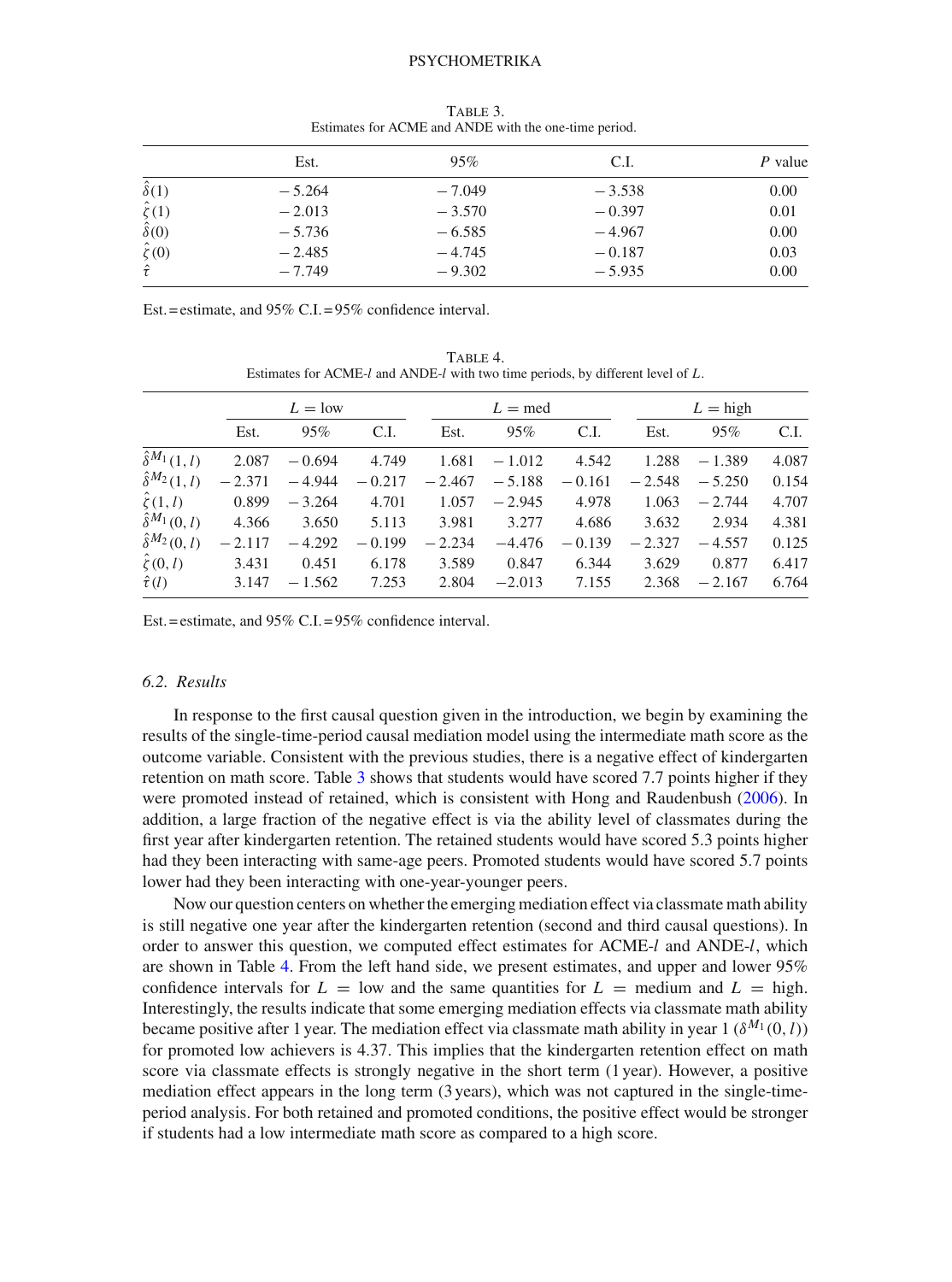

<span id="page-16-0"></span>Figure 10. Sensitivity analysis when  $L =$  low.

The results also indicate that a negative mediation effect of kindergarten retention through the ability level of classmates in year 4 ( $\delta^{M_2}(0, l)$ ) persists even after removing the effect via the intermediate math score, although the magnitude of the effect is smaller. The negative mediation effects vary between  $-2.37$  and  $-2.55$  for the retained condition and between  $-2.12$  and  $-$ 2.33 for the promoted condition. For both retained and promoted conditions, the negative effect would be stronger if students had a high intermediate math score as compared to a low score.

Allowing for heterogeneous effects, our sensitivity analysis suggests that the results on the ANDE-*l* and the ACME-*l* via *M*<sup>2</sup> are fairly responsive to the amount of heterogeneity across individuals. Figures [10](#page-16-0) and [11](#page-17-0) present sensitivity plots when the intermediate math score is fixed to  $L =$  low and  $L =$  high, respectively. The *X* axis indicates the amount of heterogeneity (SD of the varying coefficient on the treatment–mediator interaction), and the *Y* axis indicates the upper and lower bounds of the estimates. A dotted line indicates the estimate when homogenous effects can be assumed. As the amount of heterogeneity increases, the bias becomes larger. The 95% confidence intervals are shown in gray. About 0.20 SD and 0.12 SD of effect heterogeneity can change the sign of the estimates of the ANDE-*l* and the ACME-*l* via *M*<sup>2</sup> for the promoted condition.

## 7. Conclusion

In this article we proposed some extensions to causal mediation analysis with time-varying treatments and mediators and discussed their application in investigating the mechanisms under-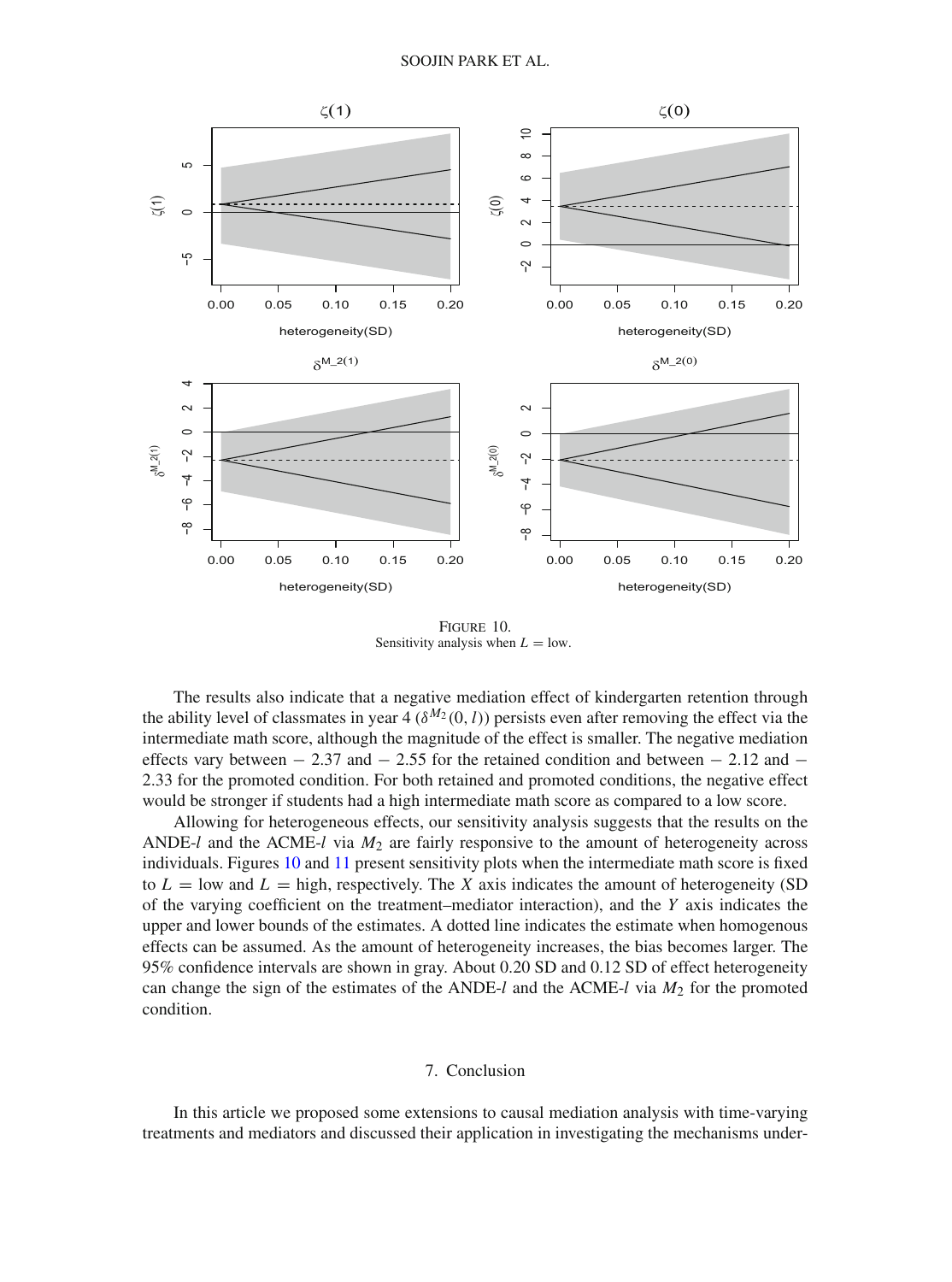

Figure 11.

<span id="page-17-0"></span>Sensitivity analysis when  $L =$  high. *Note X* axis: standard deviation of varying coefficients on the  $T - M_2$  interaction, *Y* axis: upper and lower bounds of effect estimates, and gray area: 95% confidence intervals of effect estimates.

lying the relationship between kindergarten retention and student math achievement scores. To overcome the limitations of existing causal mediation analyses with longitudinal data, we discussed a partial identification strategy (following Daniel et al. [2015\)](#page-21-5) that identifies the mediated and natural direct effects up to some sensitivity parameters. In a sensitivity analysis the researcher can then assess the effects' robustness to a range of possible values of the unknown sensitivity parameters.

In addition, we discussed alternative definitions for ACME and ANDE for fixed values of the confounding intermediate variable. The alternative definitions fix the intermediate confounding variable at a certain value and thus investigate the mediation effect where the indirect effect via the intermediate confounding variable is blocked. That is, we only evaluate a partial mediation effect, the effect that is mediated by paths other than through the intermediate confounding variable. Evaluating the alternative ACME-*l* and ANDE-*l* at different values for the intermediate variable also allows for a useful investigation of effect heterogeneity. Though we cannot estimate the overall ACME and ANDE, we believe that the alternative versions of the effects are still valuable because they allow us to better assess at least a part of the mediated effect. As before, the alternative ACME-*l* and ANDE-*l* are only identified up to unknown sensitivity parameters. Corresponding sensitivity analyses can be used to assess the robustness of estimates under both homogeneous and heterogeneous effects.

A drawback of the suggested mediation analyses is that they require the specification of unknown sensitivity parameters. However, if the effect estimates are rather insensitive to a broad range of parameter settings, valid conclusions about the direction of the effects are still possible.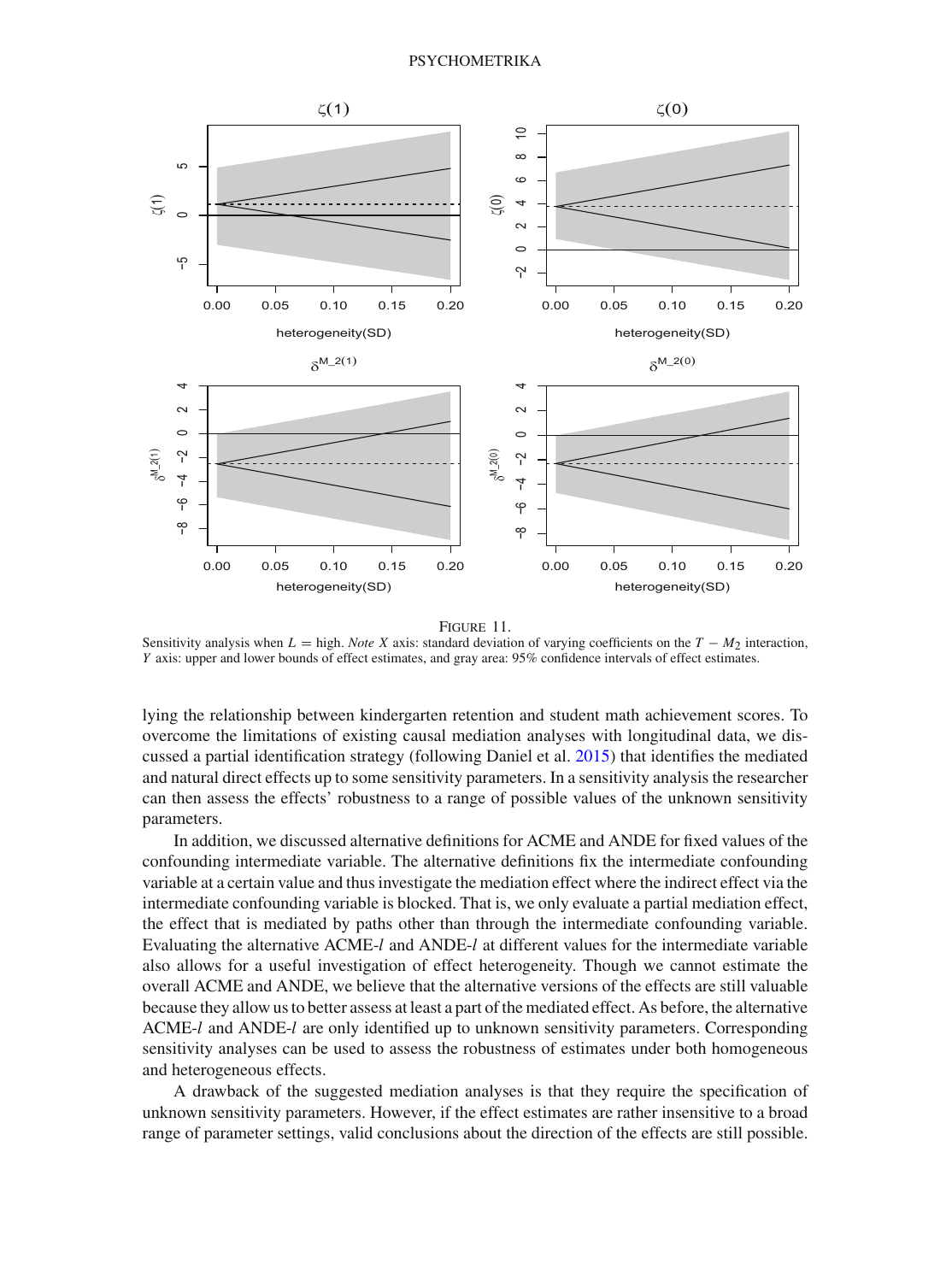### SOOJIN PARK ET AL.

Another limitation of the proposed analyses is that they allow for a single intermediate confounder only (as is also the case for the analyses suggested by Daniel et al. [2015](#page-21-5)). For the alternative ACME and ANDE this limitation can be overcome by setting the entire vector of intermediate confounders to fixed values, but as more mediating pathways via intermediate confounding variables are blocked, partially identified effects become less meaningful. Thus, in practice researchers face a trade-off between restricting the meaningfulness of the alternative ACME and ANDE and making strong, probably implausible assumptions about the presence of intermediate confounders.

#### Acknowledgments

This research was supported by a grant from the American Educational Research Association which receives funds for its "AERA Grants Program" from the National Science Foundation under Grant #DRL-0941014. Opinions reflect those of the author and do not necessarily reflect those of the granting agencies.

#### Appendix

#### *A. An Aside: Randomized Interventional Analogues*

VanderWeele and Tchetgen Tchetgen [\(2016\)](#page-22-8) proposed the use of randomized interventional analogues of ACME and ANDE, which date back to Didelez, Dawid, and Geneletti [\(2012](#page-21-13)) and Geneletti [\(2007](#page-21-14)). Rather than fixing the mediators at values they would have had for each individual under a particular treatment status, the randomized analogues fix the mediators to values randomly drawn from the mediator distribution, given a particular treatment status. Their approach preserves the distribution of mediators, but at the individual level, the values are randomly assigned from the mediator distribution. As the authors argued in their work, these randomized analogues are useful and even of greater interest than the ACME and ANDE in some scenarios. However, one potential issue is that it is usually unknown how much of the true ACME is carried over to the randomized interventional analogues of the ACME due to its randomness. In contrast, our alternative definition does not include the indirect effect via the intermediate confounding variable (intermediate math score), but the remaining mediation effect provides a meaningful interpretation—that is, the mediation effects that have emerged over time.

## *B. Implications of Having an Intermediate Confounding Variable on the Identification Assumptions*

We follow the same logic as Daniel et al. [\(2015](#page-21-5)). Suppose that our data are generated nonparametrically as,

$$
M_1 = g_{M_1}(V, T_1, U_{M_1})
$$
  
\n
$$
L = g_L(V, T_1, M_1, U_L)
$$
  
\n
$$
M_2 = g_{M_2}(V, T_1, T_2, M_1, L, U_{M_2})
$$
  
\n
$$
Y = g_Y(V, T_1, T_2, M_1, M_2, L, U_Y)
$$
\n(8)

where  $g(\cdot)$  is a deterministic function and  $\{U_{M_1}, U_{M_2}, U_L, U_Y\}$  are mutually independent.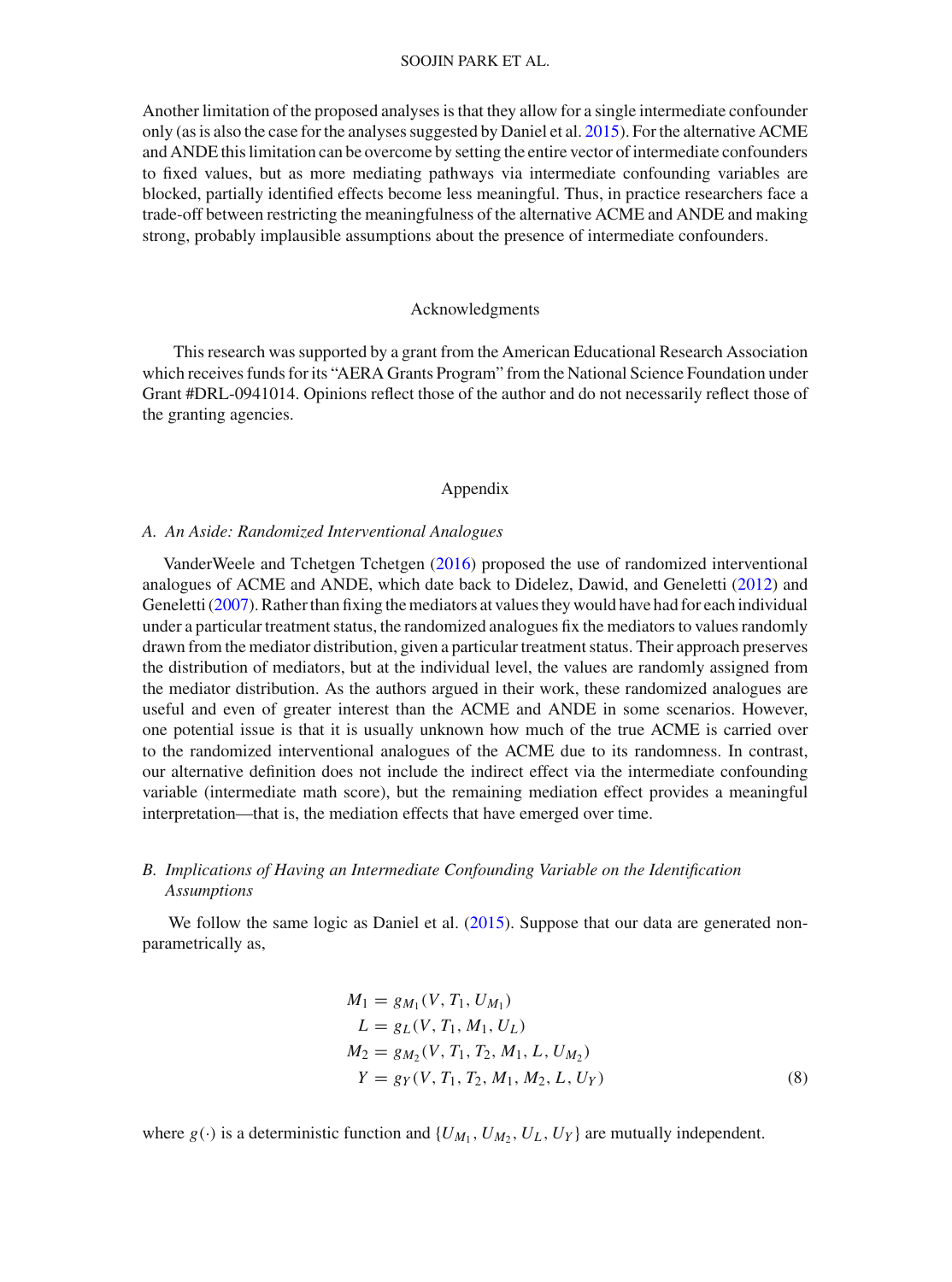Then, the potential outcomes derived from the above data-generating models are shown as below.

$$
M_1(t) = g_{M_1}(V, t, U_{M_1})
$$
  
\n
$$
M_1(t') = g_{M_1}(V, t', U_{M_1})
$$
  
\n
$$
L(t, m_1) = g_L(V, t, m_1, U_L)
$$
  
\n
$$
L(t', m'_1) = g_L(V, t', m'_1, U_L)
$$
  
\n
$$
M_2(t, 0, m_1) = g_{M_2}(V, t, 0, m_1, g_L(V, t, m_1, U_L), U_{M_2})
$$
  
\n
$$
M_2(t', 0, m'_1) = g_{M_2}(V, t', 0, m'_1, g_L(V, t', m'_1, U_L), U_{M_2})
$$
  
\n
$$
Y(t, 0, m_1, m_2) = g_Y(V, t, 0, m_1, m_2, g_L(V, t, m_1, U_L), U_Y)
$$
  
\n
$$
Y(t, 0, m_1, m_2) = g_Y(V, t, 0, m_1, m_2, g_L(V, t, m_1, U_L), U_Y)
$$
  
\n(9)

Consider the following assumptions that are needed to identify ACME and ANDE.

<span id="page-19-0"></span>
$$
M_{2i}(t, 0, m_1) \perp M_{1i}(t')|V = v
$$
  
\n
$$
Y_i(t, 0, m_1, m_2) \perp M_{1i}(t')|V = v
$$
  
\n
$$
Y_i(t, 0, m_1, m_2) \perp M_{2i}(t'0, m'_1)|L = l, V = v
$$
\n(10)

for every  $m_1$ ,  $m_2$  and v where  $t$ ,  $t' \in \{0, 1\}$ . The first and second assumptions of [\(10\)](#page-19-0) are satisfied as far as the first line of A3 (no unobserved confounding in  $M_1 - M_2$  and  $M_1 - Y$  relationships) is met. However, the third assumption of [\(10\)](#page-19-0) is not satisfied because of *L*, even when the second line of A3 (no unmeasured confounding in the  $M_2 - Y$  relationship) is met. It is because the intermediate confounding variable *L* is affected by  $T_1$  and also has an impact to both  $M_2$  and *Y*. As shown in the potential outcomes above, both  $Y_i(t, 0, m_1, m_2)$  and  $M_{2i}(t'0, m_1)$  involve  $U_L$ and thus violate the third assumption of [\(10\)](#page-19-0). Due to this violation of this assumption, we need A4 instead in order to identify ACME and ANDE.

On the other hand, the third assumption is met if the intermediate confounding variable is fixed to  $L = l$ . Formally,  $Y(t, 0, m_1, m_2, l) \perp M_2(t^{\prime}0, m_1, l) | V = v$ . It is because *L* is no longer affected by  $T_1$  but is fixed to a certain value. Other assumptions in  $A1-A3$  as well as the first two assumptions in [\(10\)](#page-19-0) hold even after *L* is fixed to *l*.

#### *C. Identification of the Alternative ACME-l and ANDE-l Under the Homogeneous Effects*

First, we have

$$
E[Y(t, 0, M_1(t'), M_2(t'', 0, M_1(t''), l), l)|v]
$$
  
= 
$$
\sum_{m_2} \sum_{m_1} \sum_{m'_1} E(Y_i(t, 0, m_1, m_2, l)|M_2(t'', 0, m'_1, l) = m_2, M_1(t')
$$
  
= 
$$
m_1, M_1(t'') = m'_1, v)
$$
  

$$
\cdot P(M_2(t'', 0, m'_1, l) = m_2|M_1(t') = m_1, M_1(t'') = m'_1, v) \cdot P(M_1(t')
$$
  
= 
$$
m_1|M_1(t'') = m'_1, v) \cdot P(M_1(t'') = m'_1|v)
$$
  
= 
$$
\sum_{m_2} \sum_{m_1} \sum_{m'_1} E(Y_i(t, 0, m_1, m_2, l)|v) \cdot P(M_2(t'', 0, m'_1, l) = m_2|v)
$$
  
= 
$$
\sum_{m_2} \sum_{m_1} \sum_{m'_1} E(Y_i|t, 0, m_1, m_2, l, v) \cdot P(M_2i = m_2|t'', 0, m'_1, l, v)
$$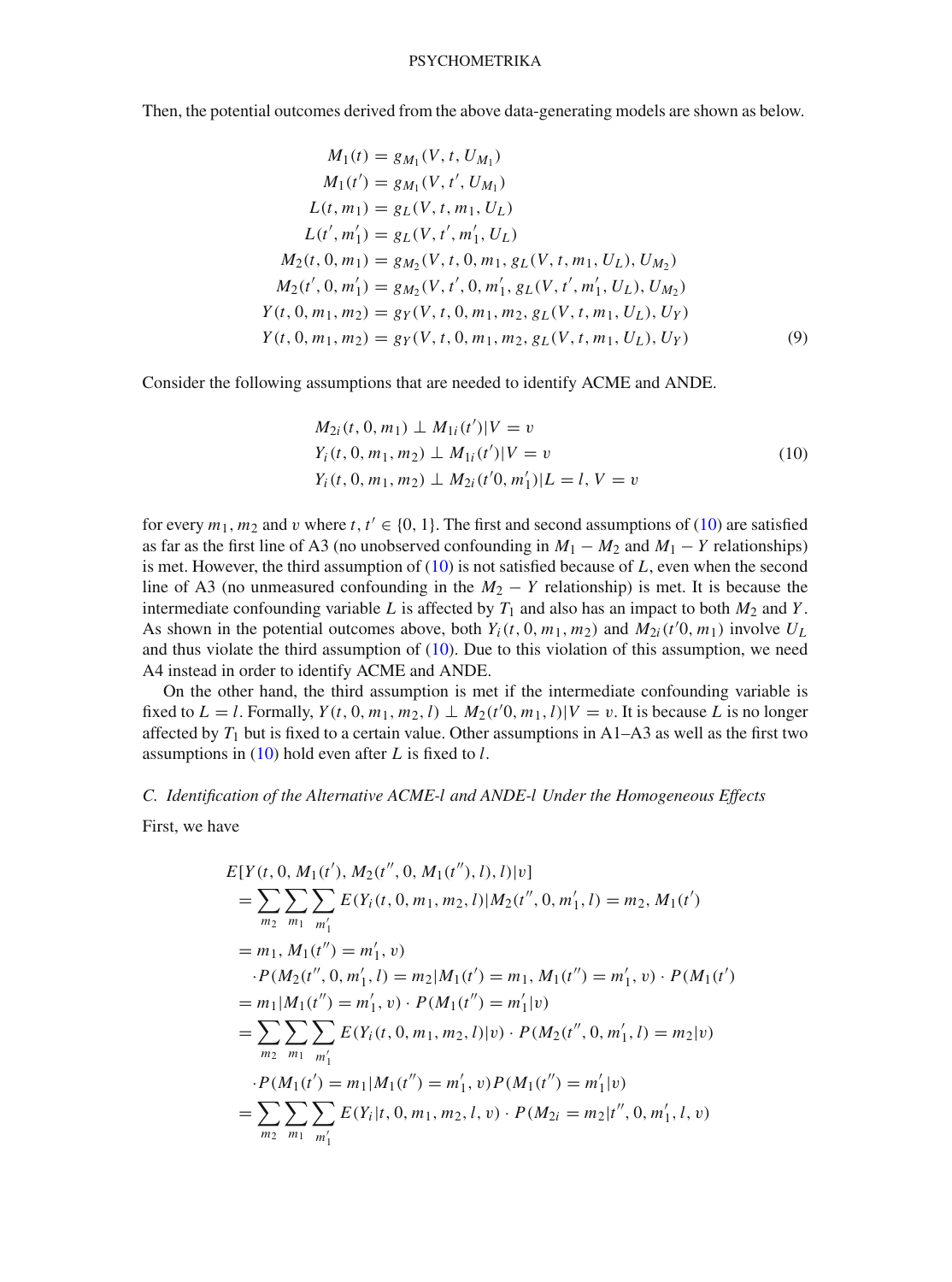#### SOOJIN PARK ET AL.

$$
\left[ P(M_{1i}(t') = m_1 | M_{1i}(t'') = m'_1, v) \right] \cdot P(M_{1i} = m_1 | t'', v)
$$
\n(11)

for every  $m_1, m'_1, m_2, v$  and *l*, where  $t, t', t'' \in \{0, 1\}$ . The first equality is due to the law of total probability. The second equality is because the intermediate confounding variable is fixed to  $L_i = l$  with the implications of "Appendix B." The third equality holds because of A1–A3, which still hold after fixing  $L = l$ . The ACME-*l* and ANDE-*l* can be obtained after plugging this identification result to Eq. [\(2\)](#page-6-1). This completes the proof.

# *D. Bias of*  $\hat{\delta}^{M_2}(t, 0, l)$  *Under Heterogeneous Effects*

Note that this proof is an extension of the proof shown in Imai and Yamamoto [\(2013\)](#page-21-3). Based on the models shown in Eq. [\(5\)](#page-9-1),  $\delta^{M_1}(t, l)$  is identified as

$$
= E\{(e_{2i} + t \cdot e_{6i} + l \cdot e_{8i})(M_{1i}(1) - M_{1i}(0))\}
$$
  
=  $(e_2 + t \cdot e_6 + l \cdot e_8) \{E(M_{1i}|T_{1i} = 1) - E(M_{1i}|T_{1i} = 0)\}$  (12)

where  $t \in \{0, 1\}$ . The second equality follows because  $M_{1i}(t')$  is independent to  $Y_i(t, 0, m_1, m_2, l)$ for every *t*, *t'*, *m*<sub>1</sub>, *m*<sub>2</sub>, *l* as implied in "Appendix A"ss; and  $(e_{2i} + t \cdot e_{6i} + l \cdot e_{8i})$  is in fact  $Y_i(t, 0, m_1, m_2, l) - Y(t, 0, m'_1, m_2, l)$  for every t,  $m_1, m'_1, m_2$ , and l. Therefore, the  $\delta^{M_1}(t, l)$  is identified without further complications. In contrast, the identification of  $\delta^{M_2}(t, l)$  requires two sensitivity parameters and is shown below.

$$
\delta^{M_2}(t, l) = E\{(e_{5i} + t \cdot e_{7i} + l \cdot e_{9i})(M_{2i}(1, 0, l) - M_{2i}(0, 0, l))\}
$$
  
\n
$$
= E\{(e_{5i} + e_{7i} + l \cdot e_{9i})M_{2i}(1, 0, l)|T_{1i} = 1\} - E\{(e_{5i} + l \cdot e_{9i})M_{2i}(0, 0, l)|T_{1i} = 0)\}
$$
  
\n
$$
- E\{e_{7i}M_{2i}(t', 0, l)\}
$$
  
\n
$$
= E(e_{5i} + e_{7i} + l \cdot e_{9i})E(M_{2i}(1, 0, l)|T_{1i} = 1\})
$$
  
\n
$$
- E(e_{5i} + l \cdot e_{9i})E(M_{2i}(0, 0, l)|T_{1i} = 0)
$$
  
\n
$$
- E\{e_{7i}M_{2i}(t', 0, l)\}
$$
  
\n
$$
= (e_{5} + e_{7} + l \cdot e_{9})E(M_{2i}|T_{1i} = 1, T_{2i} = 0, L_{i} = l)
$$
  
\n
$$
- (e_{5} + l \cdot e_{9})E(M_{2i}|T_{1i} = 0, T_{2i} = 0, L_{i} = l)
$$
  
\n
$$
- e_{7}E\{M_{2i}|T_{1i} = t', T_{2i} = 0, L_{i} = l\}
$$
  
\n
$$
- \rho \sigma_{e_{7}}\sqrt{V(M_{2i}|T_{1i} = t', T_{2i} = 0, L_{i} = l)}
$$
  
\n(13)

for every *t*, *t'*, and *l* and  $\sigma_{e_7} = \sqrt{V(e_{7i})}$ ; and  $\rho$  is the correlation between  $e_{7i}$  and  $M_{2i}(t', l)$ . The second equality follows from assumption A1 (the first treatment is ignorable given covariates), which still holds after fixing  $L = l$ . The third equality is because  $e_{5i} + t \cdot e_{7i} + l \cdot e_{9i}$  is conditionally independent to  $M_{2i}(t, 0, l)$  under assumption A3, which still holds after fixing  $L = l$ . It is because  $e_{2i} + e_{6i} + l \cdot e_{8i}$  is same as  $Y_i(t, 0, m_1, m_2, l) - Y_i(t, 0, m_1, m'_2, l)$  for every  $m_1, m_2, m'_2$  and *l*. The last equality is because of the fact that two random variables,  $e_{7i}$  and  $M_{2i}(t', 0, l)$ , are not independent. This term,  $\rho_1 \sigma_{e\gamma} \sqrt{V(M_{2i}|T_{1i} = t', T_{2i} = 0, L_i = l)}$ , indicates the covariance between the two random variables.

Assuming homogeneous effects, one will simply obtain  $\hat{\delta}^{M_2}(t, l) = (e_5 + e_7 + l \cdot l)$  $e_9$   $E(M_{2i}|T_{1i} = 1, T_{2i} = 0, L_i = l) - (e_5 + l \cdot e_9)E(M_{2i}|T_{1i} = 0, T_{2i} = 0, L_i = l)$  since  $e_7$  is no longer a random variable. The bias given in Eq. [\(6\)](#page-10-0) is obtained by calculating the difference between  $\hat{\delta}^{M_2}(t,0,l)$  and  $\delta^{M_2}(t,0,l)$ . Bias for  $\zeta(t',0,l)$  is computed using the fact that the bias of combined effect of  $\delta^{M_1}(t)$ ,  $\delta^{M_2}(t)$  and  $\zeta(t')$  is zero. This completes the proof.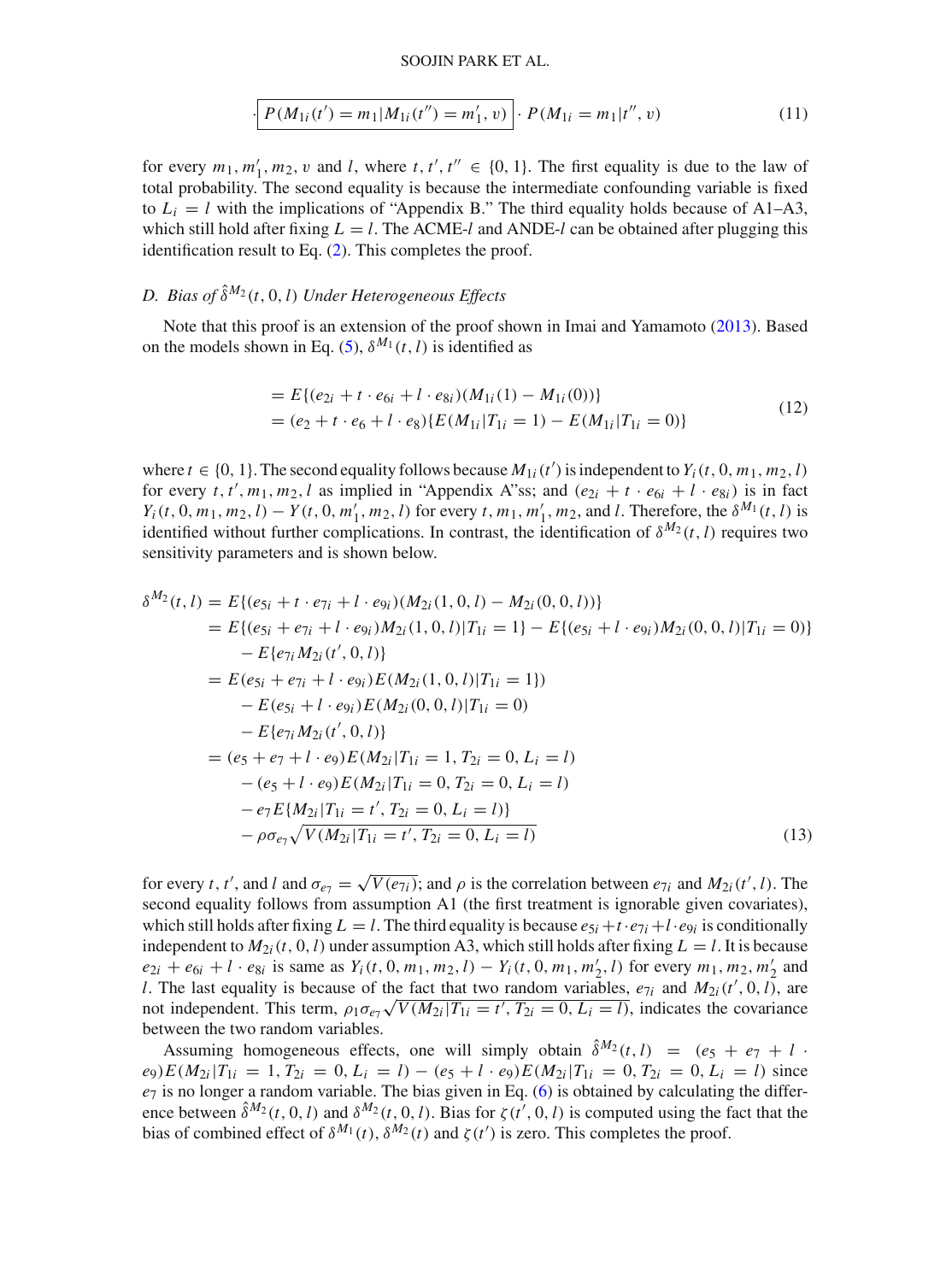#### PSYCHOMETRIKA

### *E. Generalizability to an Extended Setting*

One attractive feature of this alternative definition of ACME-*l* and ANDE-*l* is the generalizability to a model beyond two time periods. The bias formula for the ACME- $l$  via  $M_k$ (where  $k \in K$  denotes a number of time periods) remains the same even when the model is extended beyond two time periods if the model follows the same model specification as in Eq. [\(5\)](#page-9-1). This implies that the model should not include the interaction effects among mediators (e.g.,  $M_1 \cdot M_2$ ) or higher order terms of mediators (e.g.,  $M_2^2$ ). Given this model specification, the bias formula for the ACME-*l* via  $M_3$ , for instance, is expressed as *bias*( $\hat{\delta}^{M_3}(t, l)$ ) =  $\rho_{M_3} \sigma_{e_{T_1 M_3}} \sqrt{V(M_{3i}|T_{1i} = t', T_{2i} = 0, L_1 = l, L_2 = l)}$  where  $\sigma_{e_{T_1 M_3}}$  is  $\sqrt{V(e_{T_1 M_3 i})}$  in which  $e_{T_1 M_3 i}$  is the interaction effect between  $T_1$  and  $M_3$ , and  $\rho_{M_3}$  is the correlation between  $e_{T_1M_3i}$  and  $M_{3i}(t', 0, l, l)$ . This bias formula has the same form as Eq. [\(6\)](#page-10-0), but the only difference is that the bias is due the interaction effect in the  $T_1 - M_3$  relationship as compared to the interaction in the  $T_1 - M_2$  relationship. This bias formula holds even when  $L_k$  is affected by a previously measured time-varying confounding variable or  $L_k$  itself affects the following mediators.

However, this simple generalization to a model beyond two time periods only holds when the time-varying treatments measured after the first time period are all fixed as in our example (e.g.,  $T_2 = T_3 = T_4 = \cdots = 0$ ). If this does not hold, the bias formulas shown in Eq. [\(6\)](#page-10-0) depend on more than two sensitivity parameters. To see this, suppose that  $T_2$  is not fixed to zero. Then,  $bias(\hat{\delta}(M_2)(t, t, l)) = \rho_{M_2} \sigma_{e_7} \sqrt{V(M_{2i}|T_{1i} = t', T_{2i} = t', L_i = l)} +$  $\rho_{M_2T_2\sigma_{e_{T_2M_2}}\sqrt{V(M_{2i}|T_{1i}=t',T_{2i}=t',L_i=I)}$ , where  $e_{T_2M_2i}$  is the interaction effect between *T*<sub>2</sub> and *M*<sub>2</sub>, and  $\rho_{M_2T_2}$  is the correlation between  $e_{T_2M_2}$  and  $M_2(t', t', l)$ . This bias formula shows that interaction effects between  $T_2$  and  $M_2$  contribute additionally to the bias formula shown in Eq. [\(6\)](#page-10-0). As discussed above, extending the proposed bias formulas to a more general time-varying treatments and mediators setting is not impossible. However, sensitivity analysis based on this extended bias formula becomes dependent on more than two parameters, which is undesirable when examining the sensitivity of effect estimates.

#### References

- <span id="page-21-2"></span>Avin, C., Shpitser, I., & Pearl, J. (2005). *Identifiability of path-specific effects*. California: Department of Statistics, UCLA. Bind, M.-A., Vanderweele, T., Coull, B., & Schwartz, J. (2016). Causal mediation analysis for longitudinal data with
- <span id="page-21-8"></span><span id="page-21-5"></span>exogenous exposure. *Biostatistics*, *17*(1), 122–134. Daniel, R., De Stavola, B., Cousens, S., & Vansteelandt, S. (2015). Causal mediation analysis with multiple mediators. *Biometrics*, *71*(1), 1–14.
- <span id="page-21-4"></span>De Stavola, B. L., Daniel, R. M., Ploubidis, G. B., & Micali, N. (2014). Mediation analysis with intermediate confounding: structural equation modeling viewed through the causal inference lens. *American Journal of Epidemiology*, *181*(1), 64–80.
- <span id="page-21-13"></span>Didelez, V., Dawid, P. & Geneletti, S. (2012). Direct and indirect effects of sequential treatments. [arXiv:1206.6840.](http://arxiv.org/abs/1206.6840)
- <span id="page-21-10"></span>Fong, C., Ratkovic, M. & Imai, K. (2014). Cbps: R package for covariate balancing propensity score. *Comprehensive R Archive Network (CRAN)*.
- <span id="page-21-14"></span>Geneletti, S. (2007). Identifying direct and indirect effects in a non-counterfactual framework. *Journal of the Royal Statistical Society: Series B (Statistical Methodology)*, *69*(2), 199–215.
- <span id="page-21-0"></span>Hong, G., & Raudenbush, S. W. (2005). Effects of kindergarten retention policy on children's cognitive growth in reading and mathematics. *Educational Evaluation and Policy Analysis*, *27*(3), 205–224.
- <span id="page-21-1"></span>Hong, G., & Raudenbush, S. W. (2006). Evaluating kindergarten retention policy: A case study of causal inference for multilevel observational data. *Journal of the American Statistical Association*, *101*(475), 901–910.
- <span id="page-21-11"></span>Imai, K., & Ratkovic, M. (2015). Robust estimation of inverse probability weights for marginal structural models. *Journal of the American Statistical Association*, *110*(511), 1013–1023.
- <span id="page-21-3"></span>Imai, K., & Yamamoto, T. (2013). Identification and sensitivity analysis for multiple causal mechanisms: Revisiting evidence from framing experiments. *Political Analysis*, *21*, 141–171.
- <span id="page-21-9"></span>Imbens, G. W., & Rubin, D. B. (2015). *Causal inference in statistics, social, and biomedical sciences*. Cambridge: Cambridge University Press.
- <span id="page-21-6"></span>Mayer, A., Thoemmes, F., Rose, N., Steyer, R., & West, S. G. (2014). Theory and analysis of total, direct, and indirect causal effects. *Multivariate Behavioral Research*, *49*(5), 425–442.
- <span id="page-21-7"></span>Pearl, J. (2009). *Causality: Models, reasoning, and inference* (2nd ed.). Cambridge: Cambridge University Press.
- <span id="page-21-12"></span>Robins, J. M., Hernan, M., & Brumback, B. (2000). Marginal structural models and causal inference in epidemiology. *Epidemiology*, *11*, 550–560.